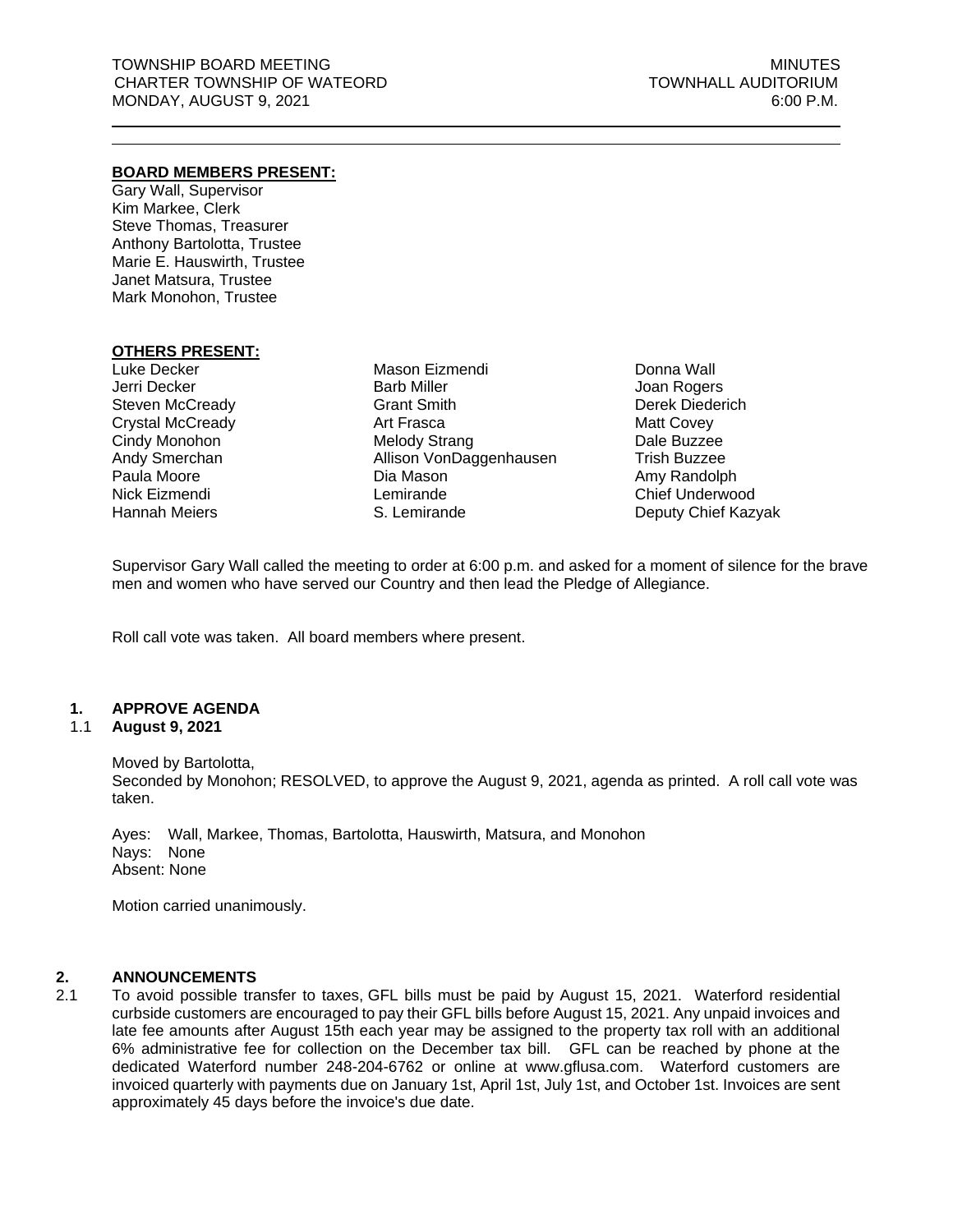- **2.2** The library is joining other libraries and comic book stores nationwide in giving away free comic books on Free Comic Book Day, Saturday, August 14, 2021. Each library department (Children's, Teen, and Adult) will have free comics available while supplies last (one comic per person, please). No registration is required. Drop-in anytime between 10:00 a.m. and 5:00 p.m. You can also enter the comic book trivia contest for a chance to win a \$25 gift card to Comic City! One entry per person.
- **2.3** Thanks to the teens who submitted their pets' pictures for the Teen Virtual Pet Show! Voting will take place through August 31, 2021. Voting is open to all ages. Please limit your voting to one time per person per day. Voting can be done online at www.waterford.mi.gov/libarary, and may be done in person in the Teen area. Prizes will be awarded to the winners (gift cards for Pet Supplies Plus & Dairy Queen).
- **2.4** At the Library, pick up a form and map from the Children's Department and take your family on an art tour around Civic Center Campus. Find all SEVEN (7) paintings. Mark them on the form. Return the completed form for a raffle ticket for a treat from a local vendor. Drawings are held on Saturday through August 28.
- **2.5** Inside Out, an outdoor art exhibition sponsored by the Detroit Institute of Art that brings artwork to the Waterford Township Civic Center Campus has now opened and will run through October. Seven reproductions of art from the DIA are on exhibit outside on the Township Campus for your enjoyment and can be viewed at your leisure. This is a walkable event, so stop by the Township Campus and check it out! Information about the artwork, a map, and the virtual ribbon cutting can be viewed on the Township's website at [www.waterfordmi.gov/insideout.](http://www.waterfordmi.gov/INSIDEOUT)
- **2.6** The Waterford Library will be presenting "Berlin The History and Highlights of a Fascinating City" on Thursday, September 16, 2021, at 6:30 p.m., in the community room. Please visit the Adult Reference Desk for more information.

## **3. Awards & Presentations**

3.1 Recognition of Police Department New Hires and Promotions

Police Chief Scott Underwood and Deputy Chief Kevin Kazyak presented the following awards.

| <b>Police Officer:</b> | Nathan Robinson<br>Jason Randolph<br>Michael Lemirande<br><b>Trenton Strang</b><br>Kolton Decker<br>Michael Scanlon-Tanla<br>Rachel White<br><b>Timothy Roux</b> | Pale VI IIII c<br>April 20, 2020<br>April 20, 2020<br>August 24, 2020<br>September 7, 2020<br>October 26, 2020<br><b>January 4, 2021</b><br>January 4, 2021 (Not in attendance)<br><b>January 4, 2021</b> |
|------------------------|------------------------------------------------------------------------------------------------------------------------------------------------------------------|-----------------------------------------------------------------------------------------------------------------------------------------------------------------------------------------------------------|
| Dispatcher:            | Madeline Whitehead<br><b>Emily Hillier</b><br>Brianna Buzzell<br><b>Hannah Meiers</b>                                                                            | November 24, 2019<br>December 2, 2019<br>August 9, 2020<br>March 22, 2021                                                                                                                                 |
| <b>Promotions:</b>     | Craig Francis, Sergeant<br>Mike Zorza                                                                                                                            | Date of promotion<br>April 12, 2021 (Not in attendance)<br>April 12, 2021                                                                                                                                 |

**Date of hire**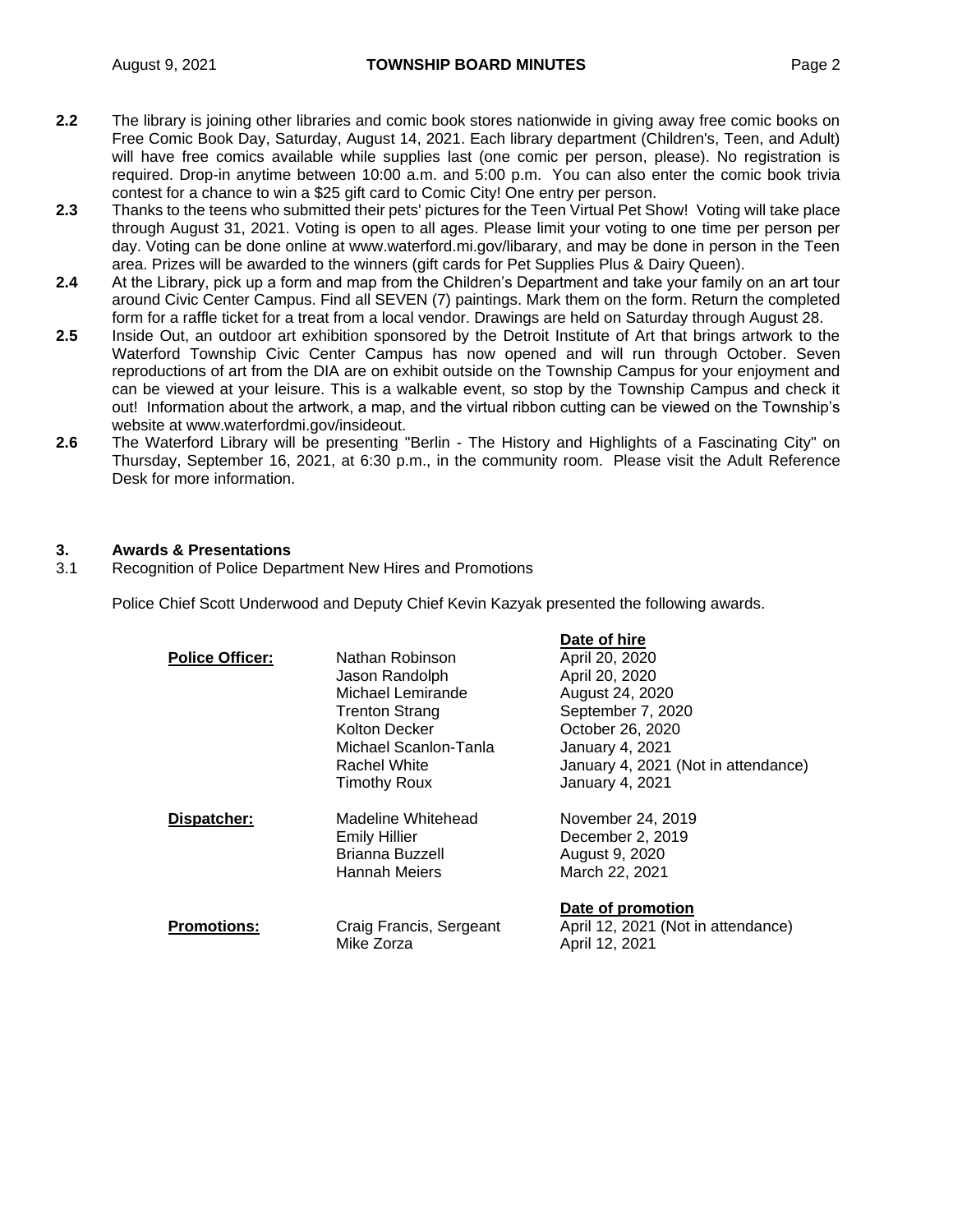#### *4. Consent Agenda*

*Board Members may remove items from the Consent Agenda for discussion purposes or for the purpose of voting in opposition. Public comment for items removed from the consent agenda may be received in the same manner immediately following the Consent Agenda.*

- 4.1 July 26, 2021, Meeting Minutes
- 4.2 August 9, 2021, Bill Payment
- 4.3 Receive the Clerk's Office June 2021 Report
- 4.4 Receive the Library's June 2021 Report
- 4.5 Banner Permit Oakside Prep.

Moved by Bartolotta, Seconded by Markee, RESOLVED, to approve the Consent Agenda, items 4.1 through 4.5. A roll call vote was taken.

Ayes: Wall, Markee, Thomas, Bartolotta, Hauswirth, Matsura, and Monohon Nays: None Absent: None

Motion carried unanimously.

### **5. Board Liaison Reports (Verbal)**

#### Trustee Matsura

Reviewed the Pontiac Lake Improvement Board meeting.

#### Trustee Bartolotta

Reviewed the July 27, 2021, Planning Commission meeting.

Trustee Bartolotta read the Fair Housing Awareness

We respectfully request that the following statement be read during the public comment section of this evening's Board of Trustee's meeting.

Greetings from the Fair Housing Center of Metropolitan Detroit.

For our 40 years, the Fair Housing Center has served the citizens and community of Waterford Township in fair housing complaint intake, investigation, testing, and compliant resolution. When necessary, we assist citizens in filing complaints in federal and state court and with HUD and the Michigan and the Michigan Department of Civil Rights.

We are also available to answer questions by residents, housing providers, township staff and others regarding fair housing and general housing related matters. We also have a variety of fair housing brochures, informing citizens of their fair housing rights on various topics. All these services are provided free of charge.

Each year, the Center trains housing providers, management companies, real estate agents, brokers, private, municipal, and legal service attorneys, municipalities, tenants and homeowners. We also engage in a variety of education and outreach activities, and place fair housing advertisements in electronic, print publications and on social media platforms.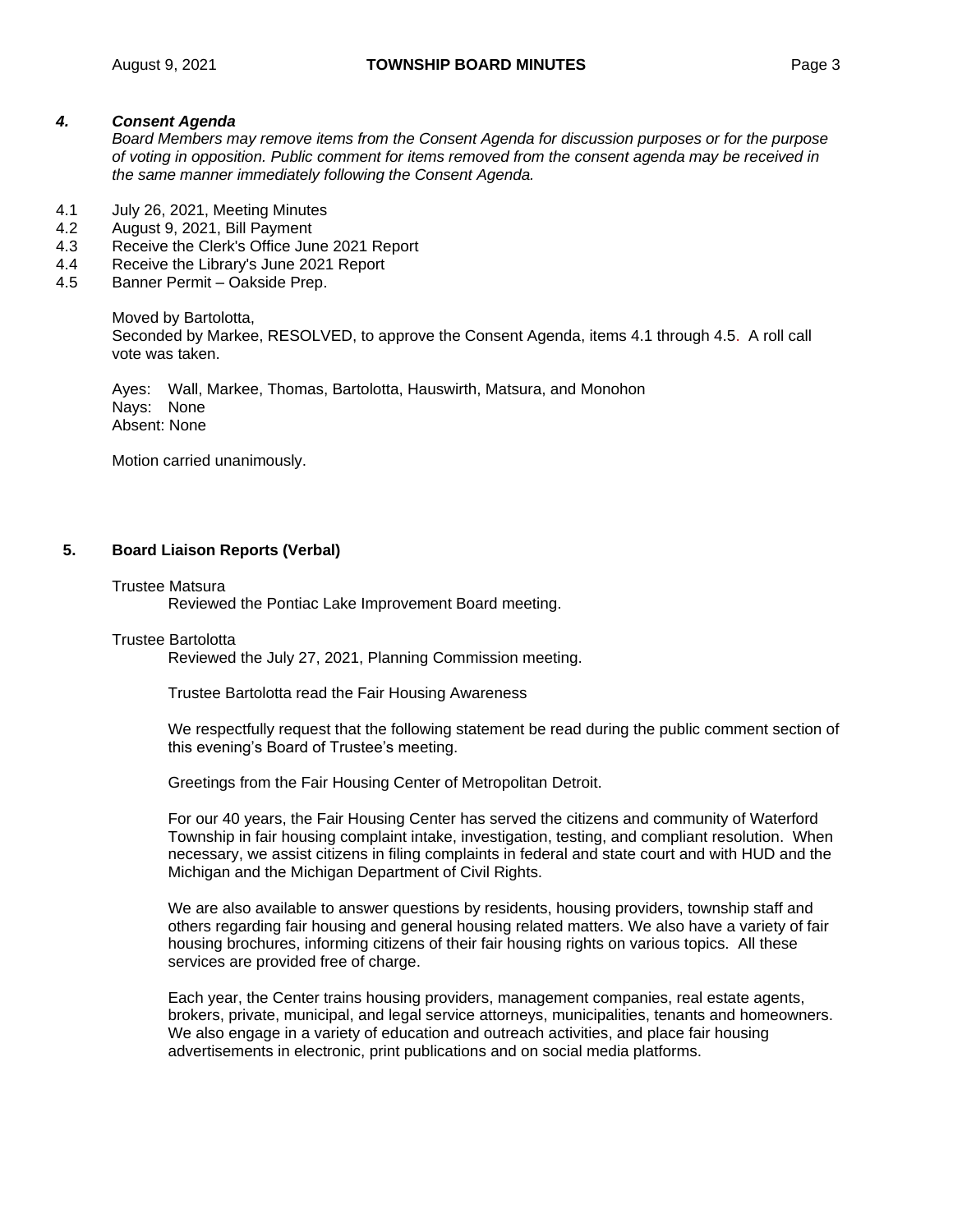# Board Liaison Reports (Verbal) Continued.

Please visit our website at [www.fairhousingdetroit.org](http://www.fairhousingdetroit.org/) for additional information. We look forward to continuing to serve the citizens of Waterford Township to ensure that the community remains vibrant and inclusive for all.

## Sincerely,

Steve Tomkowiak, The Staff and Board of Directors of the Fair Housing Center of Metropolitan.

## Clerk Markee

Lake Oakland will receive their second weed control treatment on Wednesday, August 11, 2021.

We had a wonderful ribbon cutting for the "Flying Fish" behind Buffalo Wild Wings on Friday, August 6, 2021. There was a wonderful harmonic player, and the fish will hang through October. Take time to walk the River Walk and vote for your favorite fish.

## Trustee Hauswirth

Trustee Hauswirth stated there is a zoning meeting on August 17, 2021, and she has a copy of the nature center walking tour map, which the Drayton Plains Nature Center is planning to update.

## Trustee Monohon,

Will be contacting SEMCOG about perusing potential funding and/or grant opportunities.

# Supervisor Wall

Supervisor Wall stated the increase in cases is probably due to the new Delta Variant of COVID-19 but cannot be certain.

COVID-19 Updates

| 7/26/21 | Cases: 1980<br>Deaths: 24         | 48327 | 48328<br>2232<br>69 | 48329<br>2559<br>37 |
|---------|-----------------------------------|-------|---------------------|---------------------|
|         | Current Cases: 2008<br>Deaths: 24 |       | 2265<br>69          | 2594<br>37          |

Supervisor Wall reviewed the metal count from the 2020 Delayed, Tokyo Olympics. The United States us proud and congratulated Team USA.

|                      | Gold | Silver | <b>Bronze</b> | Total |
|----------------------|------|--------|---------------|-------|
| <b>United States</b> | 39   | 41     | 33            | 113   |
| China                | 38   | 32     | 18            | 88    |
| ROC.                 | 20   | 28     | 23            | 71    |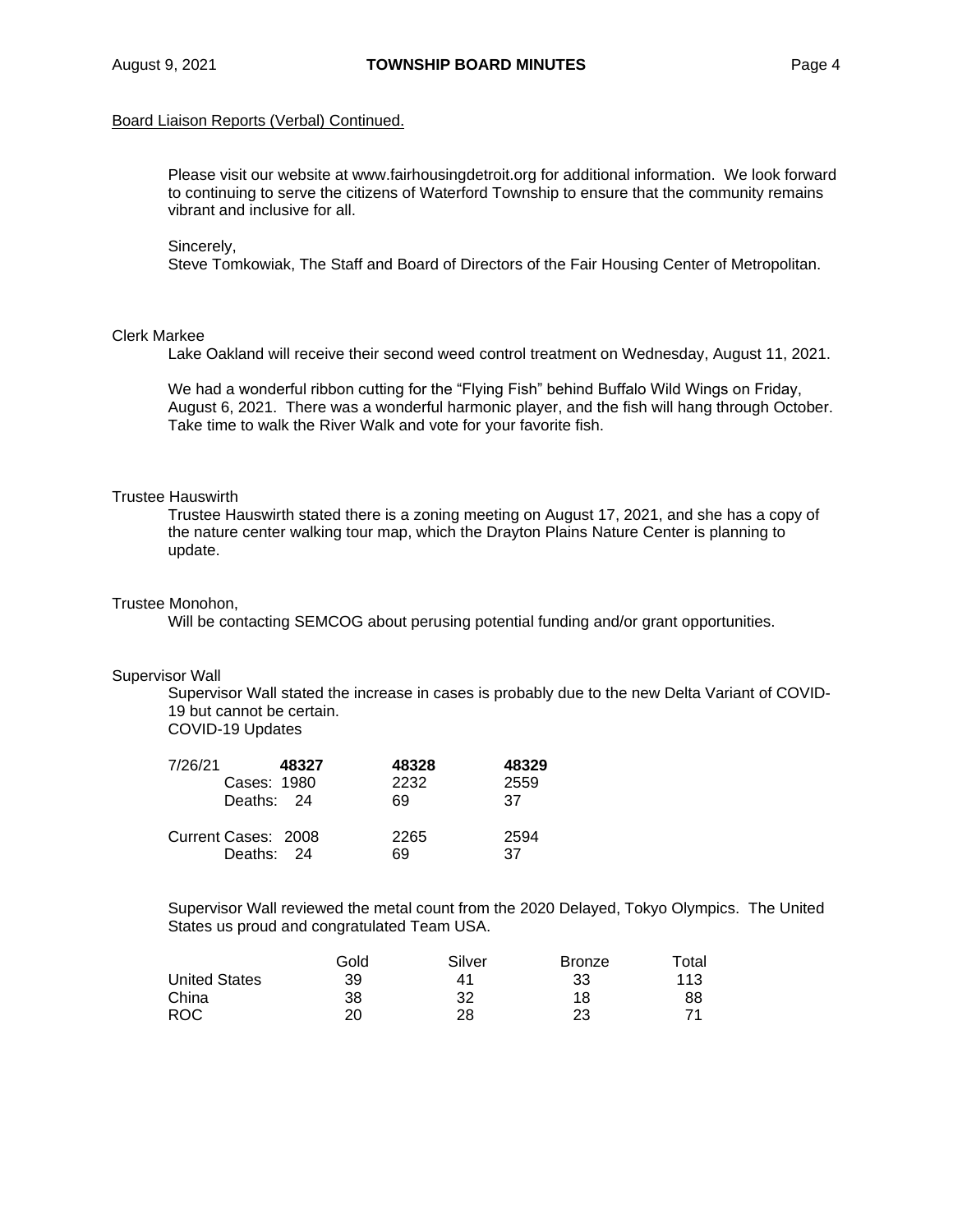## **6. Introduction**

## **6.1 Possible Introduction of Zoning Ordinance Amendment 2021-Z-012 - Text Amendment for Signage**

The following memo was received by Jeff Polkowski, Planning and Zoning Superintendent.

Attached for your review and consideration, are two (2) proposed amendments to the signage section of the Zoning Ordinance. The first is with respect to signage at multiple tenant buildings. The second ordinance amendment proposes changes to freestanding Sign Message Boards.

### **Multiple Tenant Buildings**

Historically, the Township has interpreted the Zoning Ordinance to only consider the wall area of an individual unit within a multiple tenant building when calculating signage allowance for that unit. However, at the regularly scheduled June 15, 2021 meeting of the Zoning Board of Appeals, the Board heard an appeal of an administrative decision and interpreted that, based on how the Zoning Ordinance is currently written, wall signs for an individual business in a multiple-tenant building may use the wall space located at another unit for their signage.

Although the ZBA granted this appeal to permit the sign to be placed in an unrelated area of the building due to the language of the ordinance, the Board advised Township staff to provide an amendment to address this issue in the Zoning Ordinance. Concerns have arisen from this interpretation such as the potential for an occupant of one unit placing signage in multiple locations around the building and potentially monopolizing all available wall space that would normally be reserved for other tenants.

Township staff is also recommending the removal of Sign Message Boards from multiple tenant buildings. This is to prevent multiple competing electronic changeable message signs that could distract drivers and providing a general visual nuisance.

#### **Sign Message Boards**

Additionally, the current ordinance encourages the use of changing sign message boards by providing a size bonus over traditional signs. There is no clear reasoning for this bonus. This ordinance amendment is intended to, de-incentivize sign message boards on ground signs, reduce sign clutter, and provide more uniform signage allowances between sites. Section 1-007 of the Zoning Ordinance defines Sign Message Boards as:

**Sign Message Board.** A sign component providing for changeable sign message units within a portion of the sign face area. Specific types of sign message boards shall be governed by the following definitions:

Electronic Sign Message Board. A sign message board on which sign message units are depicted on a lighted display that is electronically-controlled.

Traditional Sign Message Board. A sign message board on which sign message units are changed manually or by mechanical rotation.

#### **Planning Commission Recommendation and Findings**

The Planning Commission reviewed this proposed Rezoning at the regularly scheduled meeting on July 27, 2021 and resolved unanimously, to forward a favorable recommendation to the Township Board.

#### **Motions**

Based upon the Planning Commission's favorable recommendation at the July 27, 2021 regular meeting for this zoning ordinance amendment, should the Board want to consider adopting the proposed ordinance amendment, the appropriate motion would be to introduce the attached Ordinance and schedule it for possible adoption at the August 23, 2021 meeting.

Should you have any questions please do not hesitate to reach out to this office.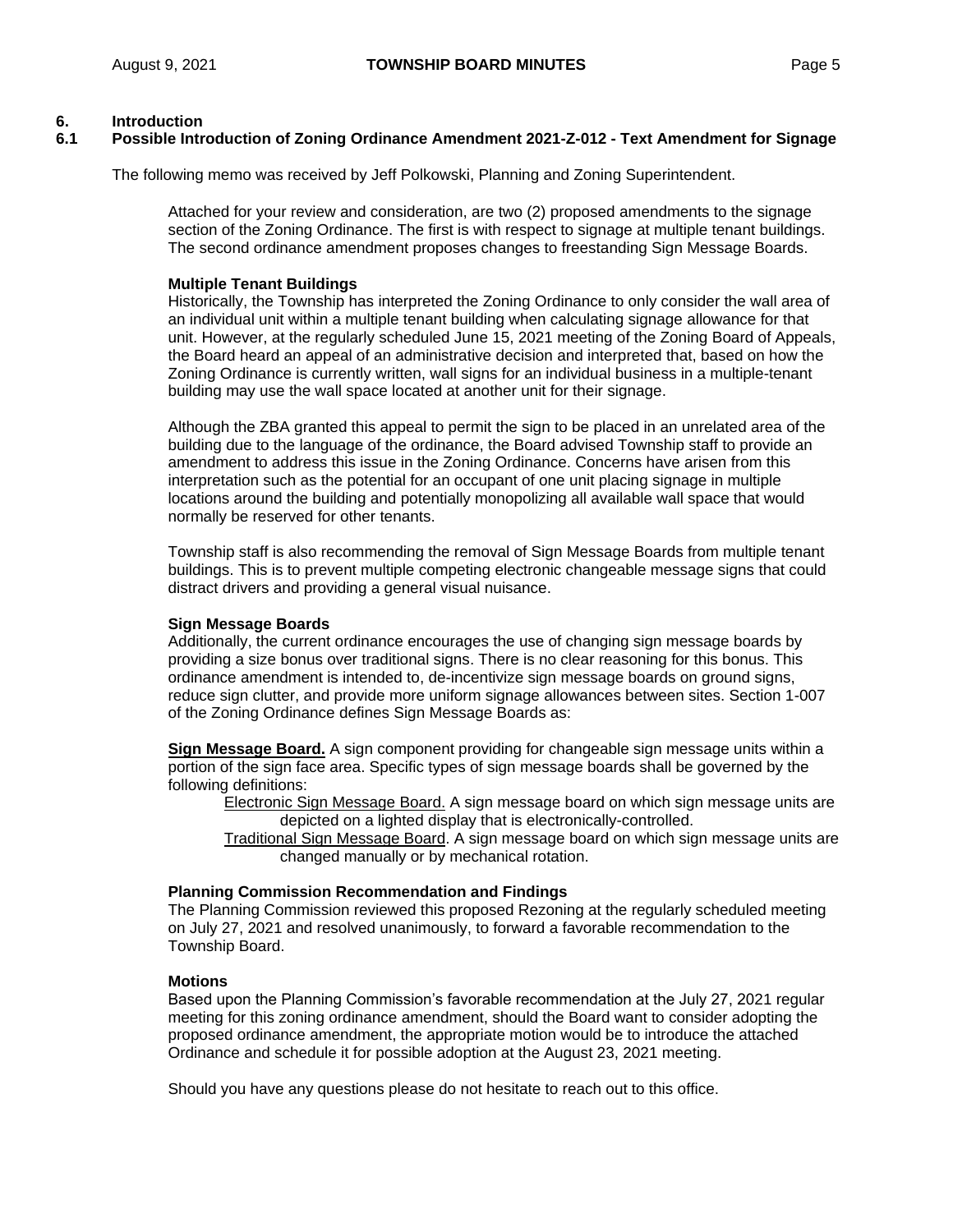Possible Introduction of Zoning Ordinance Amendment 2021-Z-012 - Text Amendment for Signage Continued.

### STATE OF MICHIGAN COUNTY OF OAKLAND CHARTER TOWNSHIP OF WATERFORD ORDINANCE NO. **TEXT AMENDMENT TO ZONING ORDINANCE**

An Ordinance to amend the Waterford Township Zoning Ordinance No. 135-A ("Zoning Ordinance") Article II-Regulations Applying to All Districts to clarify wall sign criteria in multi-tenant buildings, the establish criteria of electronic sign message boards in multiple tenant buildings and to provide more uniform signage allowances between sites relating to freestanding sign message boards.

# THE CHARTER TOWNSHIP OF WATERFORD ORDAINS:

# *Section 1 of Ordinance*

Section 2-507 of the Waterford Township Zoning Ordinance that provides criteria for the use of wall signs in All Districts, is amended to add a new subsection E to read as follows:

E. When a wall sign represents a single occupant in a multiple tenant building, only the exterior wall sections abutting the individual space shall be considered for calculating signage area and placement*.*

## *Section 2 of Ordinance*

Section 2-507 of the Waterford Township Zoning Ordinance that provides criteria for the use of wall signs in All Districts, is amended to add a new subsection F to read as follows:

F. Electronic Sign Message Boards are not permitted as wall signs.

# *Section 3 of Ordinance*

Section 2-508-C of the Waterford Township Zoning Ordinance that provides criteria for the use of freestanding signs in All Districts, is amended to read as follows:

C. On zoning lots where the freestanding sign will contain a sign message board, a maximum of fifty (50) percent of the sign area may be dedicated to the sign message board.

## *Section 4 of Ordinance*

The effective date of this Ordinance shall be on the  $8<sup>th</sup>$  day after publication, or a later date as provided in the Michigan Zoning Enabling Act for when a petition for voter referendum on this Ordinance and/or a notice of intent to submit such a petition is timely filed with the Township Clerk.

# **CERTIFICATION**

I certify that this Zoning Ordinance Text Amendment was adopted by a majority vote of the members of the Board of Trustees of the Charter Township of Waterford at a meeting duly called and held on August 9, 2021.

\_\_\_\_\_\_\_\_\_\_\_\_\_\_\_\_\_\_\_\_\_\_\_ \_\_\_\_\_\_\_\_\_\_\_\_\_\_\_\_\_\_\_\_\_\_\_\_\_\_\_\_\_\_\_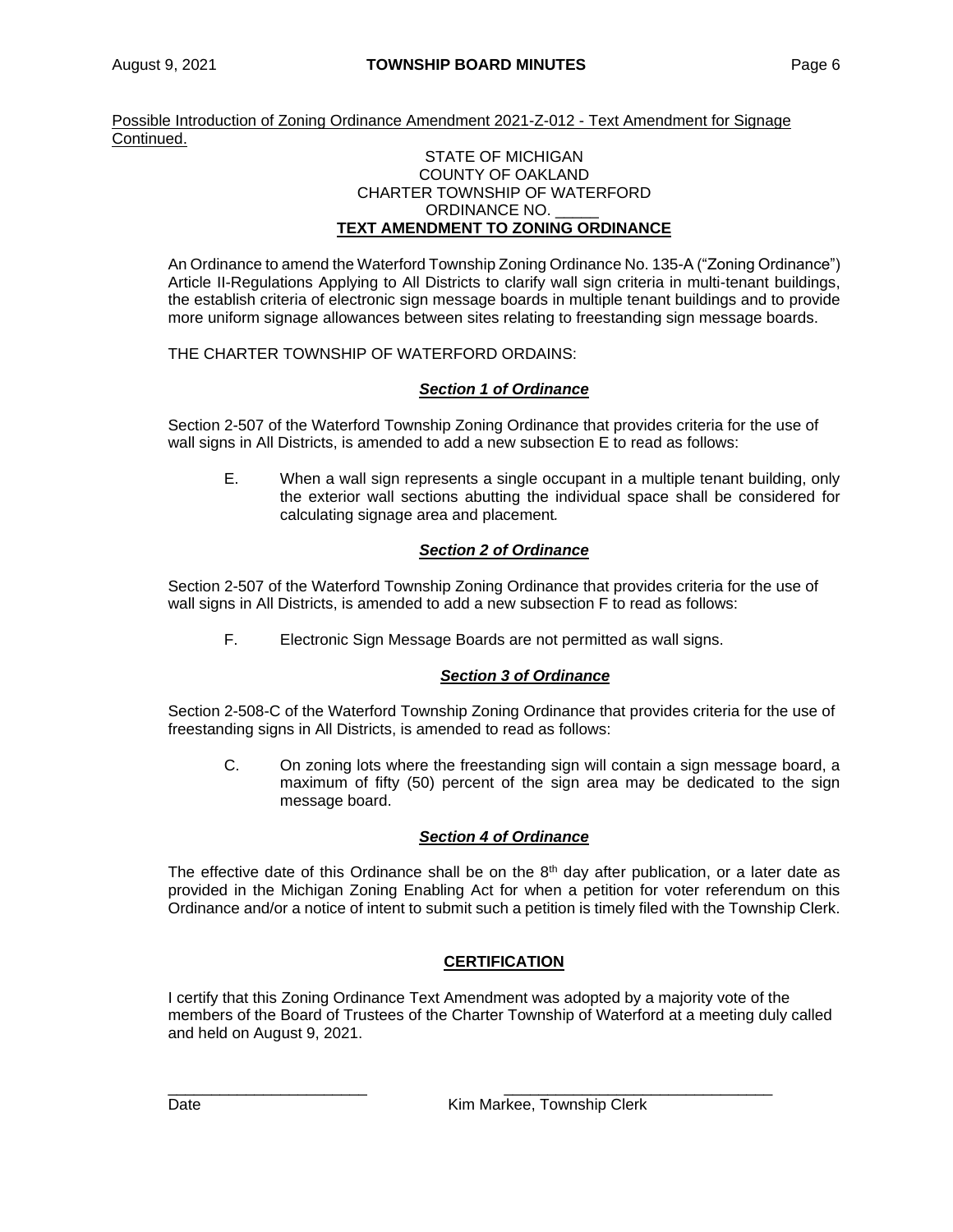Possible Introduction of Zoning Ordinance Amendment 2021-Z-012 - Text Amendment for Signage Continued.

Moved by Bartolotta,

Seconded by Thomas; RESOLVED, to introduce rezoning Ordinance Amendment 2021-Z-012, Text Amendment for signage; furthermore to place on the August 23, 2021, board agenda for possible adoption. A roll call vote was taken.

Ayes: Wall, Markee, Thomas, Bartolotta, Hauswirth, Matsura, and Monohon Nays: None Absent: None

Motion carried unanimously.

## **6.2 Possible Introduction of Zoning Ordinance Amendment 2021-Z-013 - Text Amendment: Outfitters**

The following memo was received by Jeff Polkowski, Planning and Zoning Superintendent.

Attached for your review and consideration, please find eight (8) proposed Zoning Ordinance Text Amendments. This ordinance amendment was initiated after a pre-application meeting to discuss a proposed kayak rental facility within the Township. Due to the present use list of the Township Zoning Ordinance, it is cumbersome to classify a facility that offers kayak rentals. Because aquatic recreation is an integral component of Waterford's culture and economy, Township staff is proposing an ordinance amendment that establishes Outfitters as a new land use within the Township.

Recreation outfitters that offer non-motorized boat rentals operate under a general retail format and provide further leisure opportunities for those who wish to visit the Waterford for its unique recreation opportunities. Although a comprehensive understanding of consumer spending on paddling in Michigan is still largely incomplete, a report in 2015 from the Michigan Economic Center and the Grand Valley State University Annis Water Resources Institute, noted that the growing canoe and kayak industry annually contributes roughly \$140 million to Michigan's economy. The proposed definition for this new land use is:

**Outfitters.** *Recreational establishment renting small watercrafts such as kayaks, canoes, paddleboards, accessories for their use and fishing equipment, which may offer boating instruction, training and water access for use of the watercraft, as part of their services.*

This use would permit in all Commercial Zoning Districts the establishment of facilities that offer the rental of small watercrafts such as kayaks, canoes, stand up paddle boards (SUPs), and other non-motorized aquatic recreational crafts. As well as allow for these facilities to provide opportunities for instruction and training such as guided kayaking tours, fishing tours, and SUP yoga classes. The use of Public Parks for any such activity are subject to rules, regulations, and policies adopted by the Recreation Board as per 12-030 of the Code of Ordinance.

As with every Commercial use, any Outdoor storage as an accessory use will continue to only be allowed in the C-4 Zoning District as a Special Use Approval from the Planning Commission and must be located to the rear of the principal building. The Planning Commission may stipulate a reasonable increase of setback requirements to that of a more intensive zoning district as well as additional screening and barriers when the subject zoning lot abuts a residential zoning district.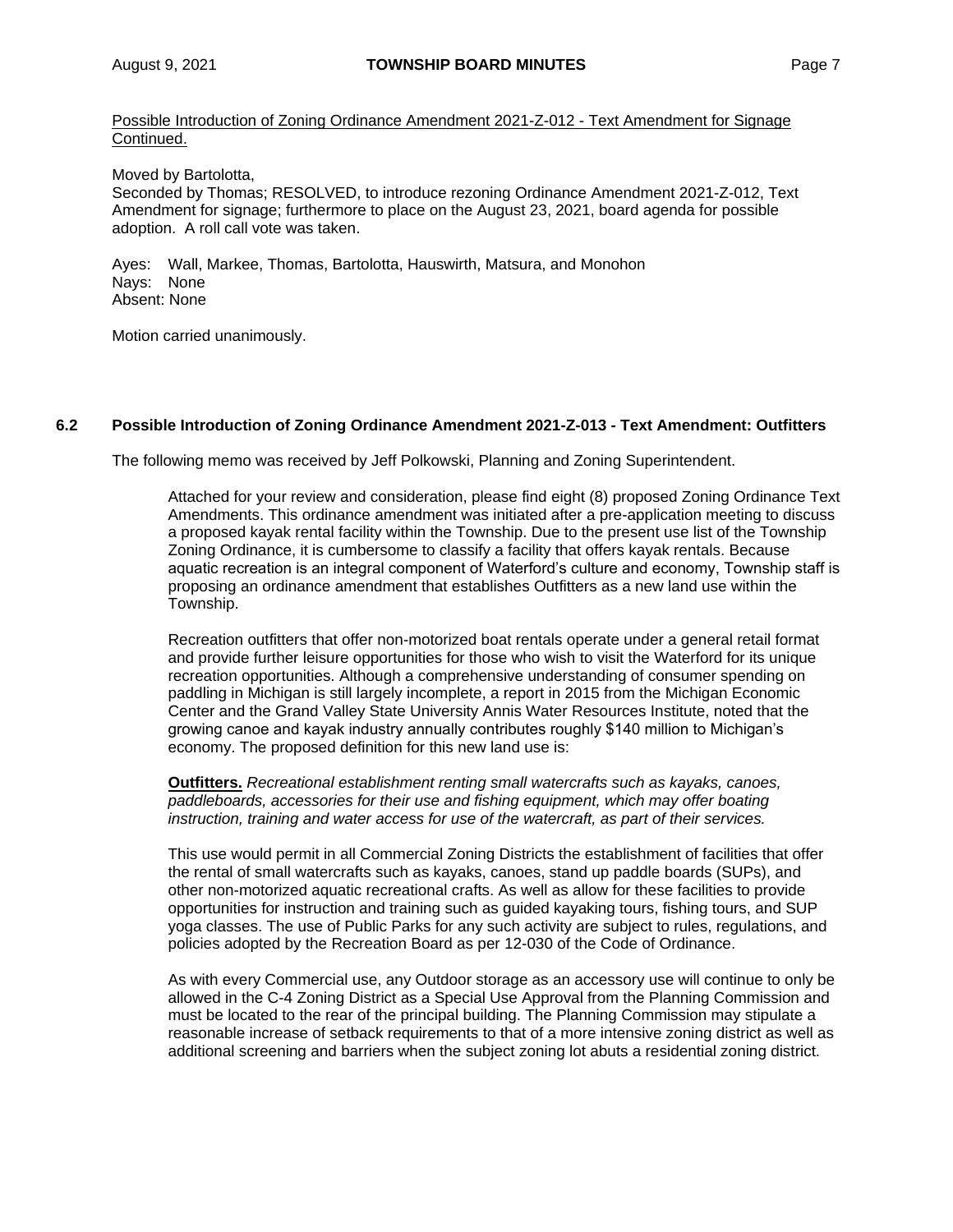Possible Introduction of Zoning Ordinance Amendment 2021-Z-013 - Text Amendment: Outfitters Planning Commission Recommendation and Findings Continued.

The Planning Commission reviewed this proposed Rezoning at the regularly scheduled meeting on July 27, 2021 and resolved unanimously, to forward a favorable recommendation to the Township Board.

## **Motions**

Based upon the Planning Commission's favorable recommendation at the July 27, 2021 regular meeting for this zoning ordinance amendment, should the Board want to consider adopting the proposed ordinance amendment, the appropriate motion would be to introduce the attached Ordinance and schedule it for possible adoption at the August 23, 2021 meeting.

I have attached a map highlighting the affected parcels within the Township. Should you have any question's please do not hesitate to reach out to this office.

#### STATE OF MICHIGAN COUNTY OF OAKLAND CHARTER TOWNSHIP OF WATERFORD ORDINANCE NO. **TEXT AMENDMENT TO ZONING ORDINANCE**

An Ordinance to amend the Waterford Township Zoning Ordinance No. 135-A ("Zoning Ordinance") Definitions, CR, C-1, C-2, C-3, C-4, C-UB and C-UL District text to allow Outfitters for the rental of small watercraft and providing boating instruction and related services.

### THE CHARTER TOWNSHIP OF WATERFORD ORDAINS:

#### *Section 1 of Ordinance*

The definition of Outfitters shall be added to Section 1-007 of the Zoning Ordinance to read as follows:

**OUTFITTERS**. Recreational establishment renting small watercrafts such as kayaks, canoes, paddleboards, accessories for their use and fishing equipment, which may offer boating instruction, training and water access for use of the watercraft, as part of their services.

## *Section 2 of Ordinance*

Section 3-504.1 of the Waterford Township Zoning Ordinance that lists permitted principal uses in the CR, Commercial Recreation District, is amended to add a new subsection P to read as follows:

- **3-504.3. Permitted Principal Uses**. The following uses shall be permitted as principal uses in the C-1 district:
	- P. Outfitters (See **Outfitters** *in Section 1-007)*.

#### *Section 3 of Ordinance*

Section 3-703.3 of the Waterford Township Zoning Ordinance that lists permitted principal uses in the C-1, Neighborhood District, is amended to add a new subsection K to read as follows: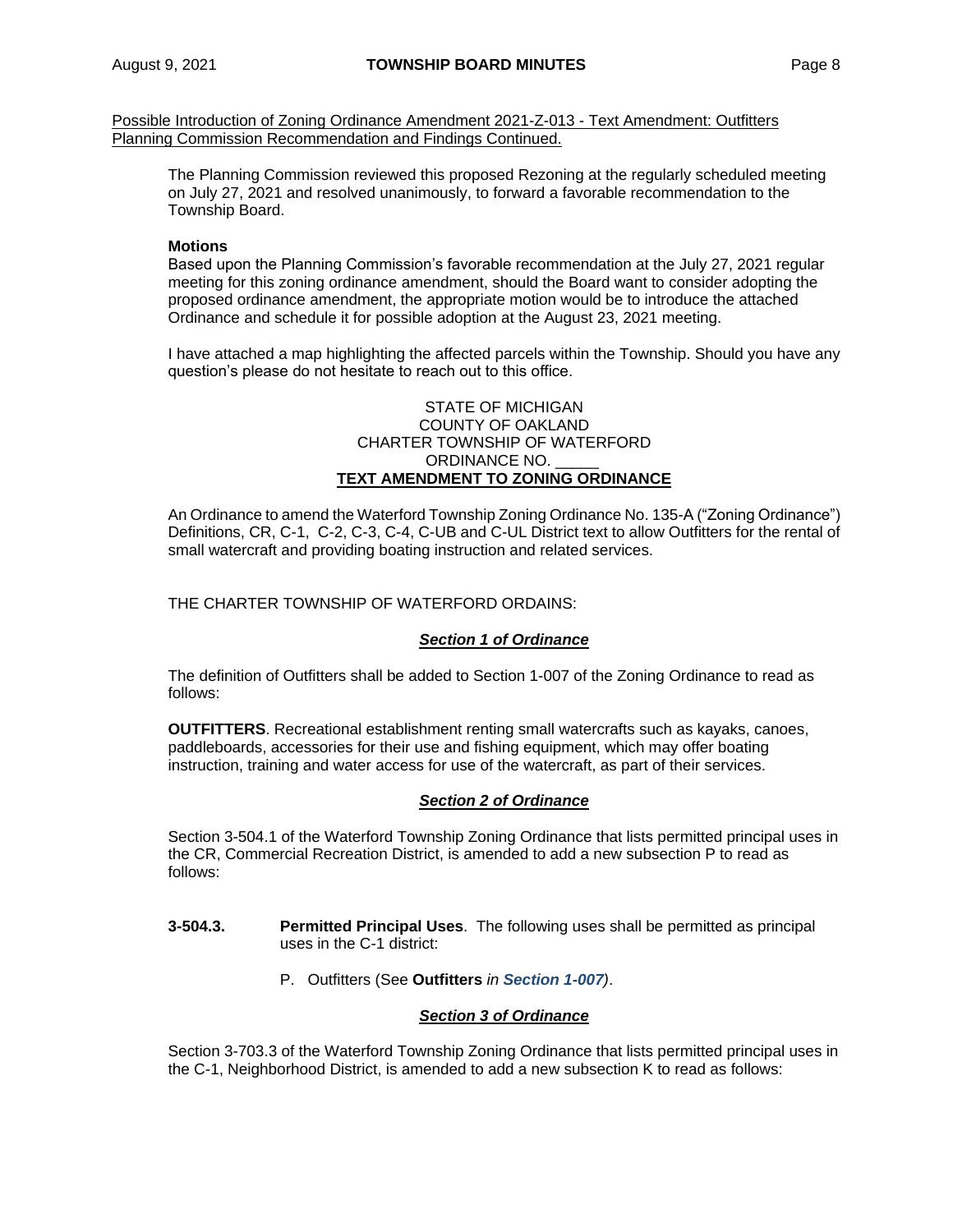Possible Introduction of Zoning Ordinance Amendment 2021-Z-013 - Text Amendment: Outfitters Planning Commission Recommendation and Findings Continued.

- **3-703.3. Permitted Principal Uses**. The following uses shall be permitted as principal uses in the C-1 district:
	- K. Outfitters (See **Outfitters** *in Section 1-007)*.

## *Section 4 of Ordinance*

Section 3-704.3 of the Waterford Township Zoning Ordinance that lists permitted uses in the C-2 Small Business District, is amended to add a new subsection L to read as follows:

- **3-704.4. Permitted Principal Uses.** The following uses shall be permitted as principal uses in the C-2 district:
	- L. Outfitters (See **Outfitters** *in Section 1-007)*.

### *Section 5 of Ordinance*

Section 3-705.3 of the Waterford Township Zoning Ordinance that lists permitted principal uses in the C-3 General Business District, is amended to add a new subsection R to read as follows:

- **3-705.3. Permitted Principal Uses.** The following uses shall be permitted as principal uses in the C-3 district:
	- R. Outfitters (See **Outfitters** *in Section 1-007)*.

#### *Section 6 of Ordinance*

Section 3-706.3 of the Waterford Township Zoning Ordinance that lists permitted principal uses in the C-4 Extensive Business District, is amended to add a new subsection X to read as follows:

- **3-706.3. Permitted Principal Uses.** The following uses shall be permitted as principal uses in the C-4 district:
	- X. Outfitters (See **Outfitters** *in Section 1-007)*.

#### *Section 7 of Ordinance*

Section 3-707.3 of the Waterford Township Zoning Ordinance that lists permitted principal uses in the C-UB Urban Business District, is amended to add a new subsection P to read as follows:

- **3-707.3. Permitted Principal Uses.** The following uses shall be permitted as principal uses in the C-UB district:
	- P. Outfitters (See **Outfitters** *in Section 1-007)*.

## *Section 8 of Ordinance*

Section 3-708.3 of the Waterford Township Zoning Ordinance that lists permitted principal uses in the C-UL Union Lake Business District, is amended to add a new subsection R to read as follows:

**3-708.3. Permitted Principal Uses.** The following uses shall be permitted as principal uses in the C-UL district: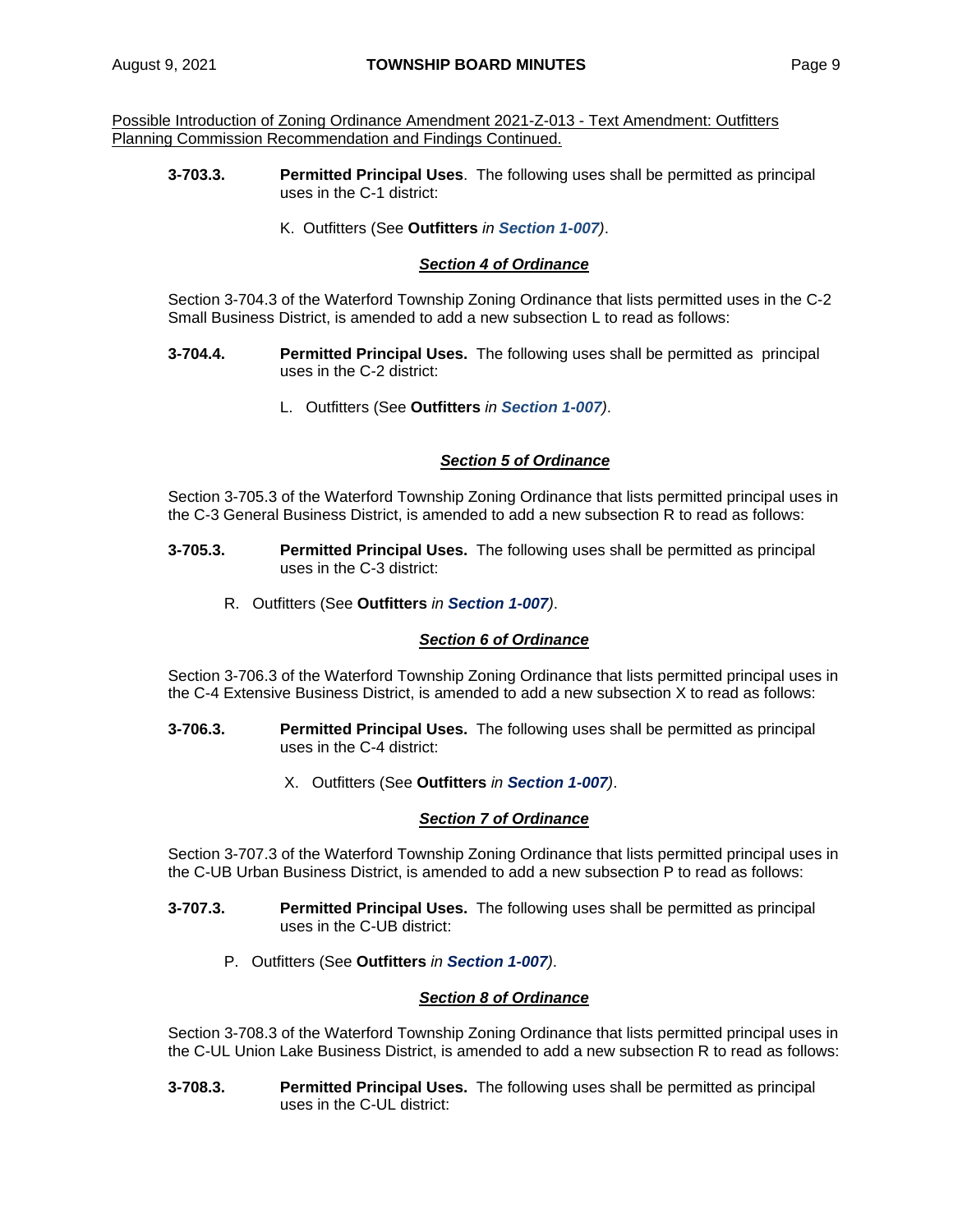Possible Introduction of Zoning Ordinance Amendment 2021-Z-013 - Text Amendment: Outfitters Planning Commission Recommendation and Findings Continued.

R. Outfitters (See **Outfitters** *in Section 1-007)*.

### *Section 9 of Ordinance*

The effective date of this Ordinance shall be on the  $8<sup>th</sup>$  day after publication, or a later date as provided in the Michigan Zoning Enabling Act for when a petition for voter referendum on this Ordinance and/or a notice of intent to submit such a petition is timely filed with the Township Clerk.

### **CERTIFICATION**

I certify that this Zoning Ordinance Text Amendment was adopted by a majority vote of the members of the Board of Trustees of the Charter Township of Waterford at a meeting duly called and held on  $\sim$  0.221.

\_\_\_\_\_\_\_\_\_\_\_\_\_\_\_\_\_\_\_\_\_\_\_ \_\_\_\_\_\_\_\_\_\_\_\_\_\_\_\_\_\_\_\_\_\_\_\_\_\_\_\_\_\_\_

Date **Kimberly Markee, Township Clerk** 

Moved by Bartolotta,

Seconded by Markee; RESOLVED, to introduce rezoning Ordinance Amendment 2021-Z-013, Text Amendment for Outfitters; furthermore to place on the August 23, 2021, board agenda for possible adoption. A roll call vote was taken.

Ayes: Wall, Markee, Thomas, Bartolotta, Hauswirth, Matsura, and Monohon Nays: None Absent: None

Motion carried unanimously.

# **7. New Business**

7.1 Police & Fire - Request for a Public Hearing for Special Assessment District (SAD) 2022 Budget Year

The following memo was received from Supervisor Wall

The Supervisor's Office respectfully requests that you schedule the required Public Hearing for the September 13, 2021, Board meeting on the estimated 2022 Police and Fire Department costs and expenses and proposed distribution of the recommended special assessment levy outlined in this Memo.

**A.)** The Supervisor recommends that the Board levy 2.75 Mills of the voter authorized 2.95 Mills for the Police and Fire Assessment (SAD) for Budget Year 2022. Based on Assessing records of taxable values, the estimated amounts generated from this levy would be as follows:

| 2.325 Mills | for (Personnel and Operations) based upon real property would    |
|-------------|------------------------------------------------------------------|
|             | generate: \$5,691,482                                            |
| .425 Mills  | for (Capital Equipment) based upon real property would generate: |
|             | \$1,040,378                                                      |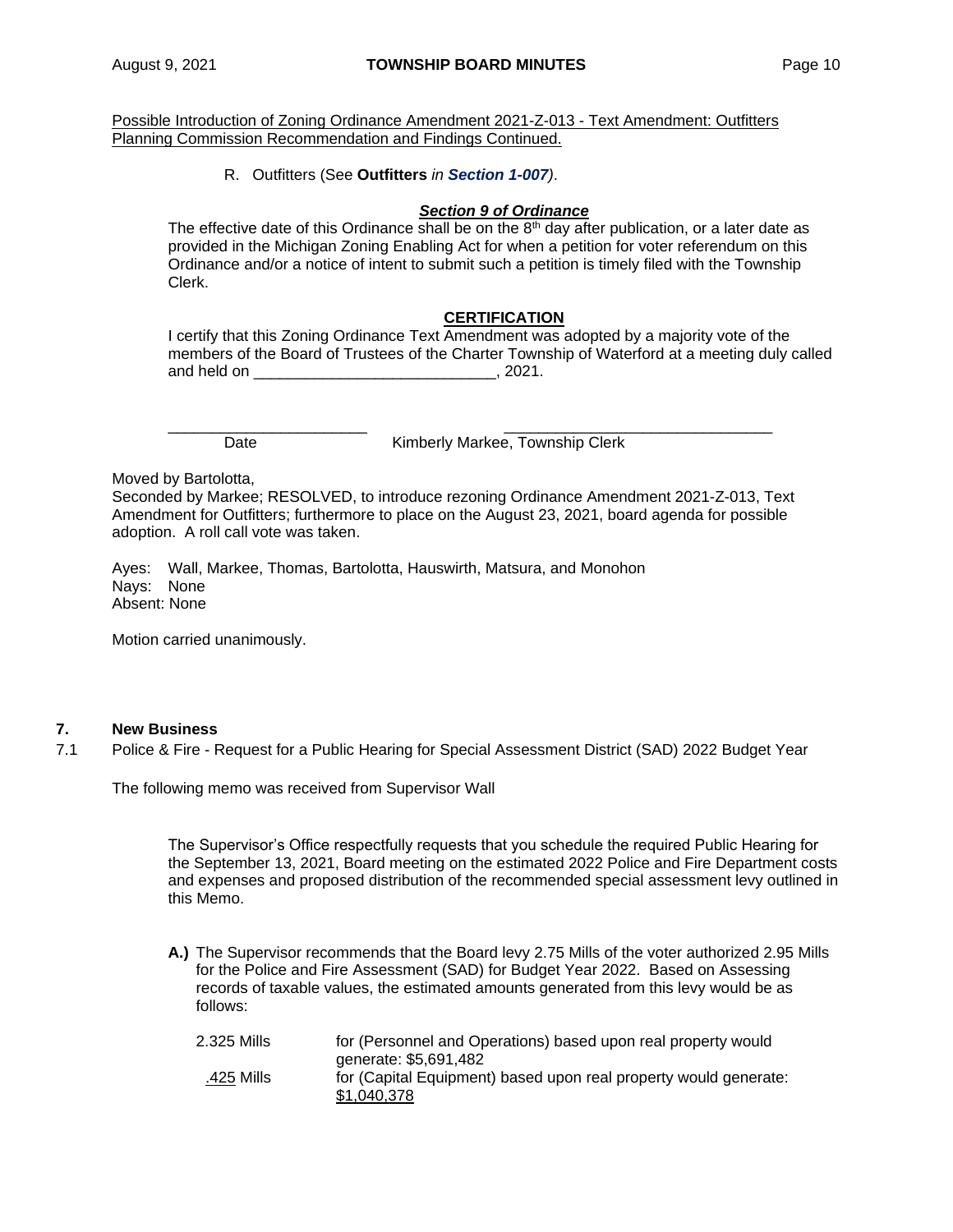Police & Fire - Request for a Public Hearing for Special Assessment District (SAD) 2022 Budget Year Continued.

> 2.75 Mills Total to be levied on real property not exempt from taxes and included \$6,731,860 December 2021 Tax bills to fund operational year 2022.

**B.)** The estimated costs and expenses for the Police and Fire Departments for Budget Year 2022 are as follows:

Fire Department – Estimate of Expenditures Budget Year 2022:

| Personnel:                | \$17,072,763 |
|---------------------------|--------------|
| Operations & Maintenance: | \$1,936,741  |
| Capital Equipment:        | \$1.396.620  |
| Total:                    | \$20,406,124 |
|                           |              |

Police Department – Estimate of Expenditures Budget Year 2022: Personnel: \$13,735,163 Operations & Maintenance: \$ 1,411,520 Capital Equipment: \$ 324,000 Total: \$15,470,683

**C.)** The recommended distribution for the 2022 Police and Fire Special Assessment District is as follows:

Fire Department (Personnel & Operations & Maintenance) Distribution: \$2,514,388 Fire Department (Capital Equipment) Distribution: \$ 790,378

| Police Department (Personnel & Operations & Maintenance) Distribution: \$3,177,094 |            |
|------------------------------------------------------------------------------------|------------|
| Police Department (Capital Equipment) Distribution:                                | \$ 250,000 |
|                                                                                    |            |

Total 2022 Police and Fire SAD Distribution:  $$6,731,860$ 

#### Moved by Markee,

Seconded by Bartolotta, RESOLVED, to schedule the required Public Hearing for the September 13, 2021, Board meeting on the estimated 2022 Police and Fire Department costs and expenses and proposed distribution of the recommended special assessment levy. A roll call vote was taken.

Ayes: Wall, Markee, Thomas, Bartolotta, Hauswirth, Matsura, and Monohon Nays: None Absent: None

Motion carried unanimously.

## 7.2 **Request to Engage Motorola Solutions to Move "CallWorks" System from its Current Lower Level Location at Police Headquarters, to New Dispatch Center on the First Floor**

As you are aware, the Township Board of Trustees approved the plan to upgrade our 911- Dispatch Center at the January 25, 2021 regularly scheduled board meeting. The project requires that we move our 911 "CallWorks" system from the lower level of Police Headquarters, to the new Dispatch Center location on the first floor.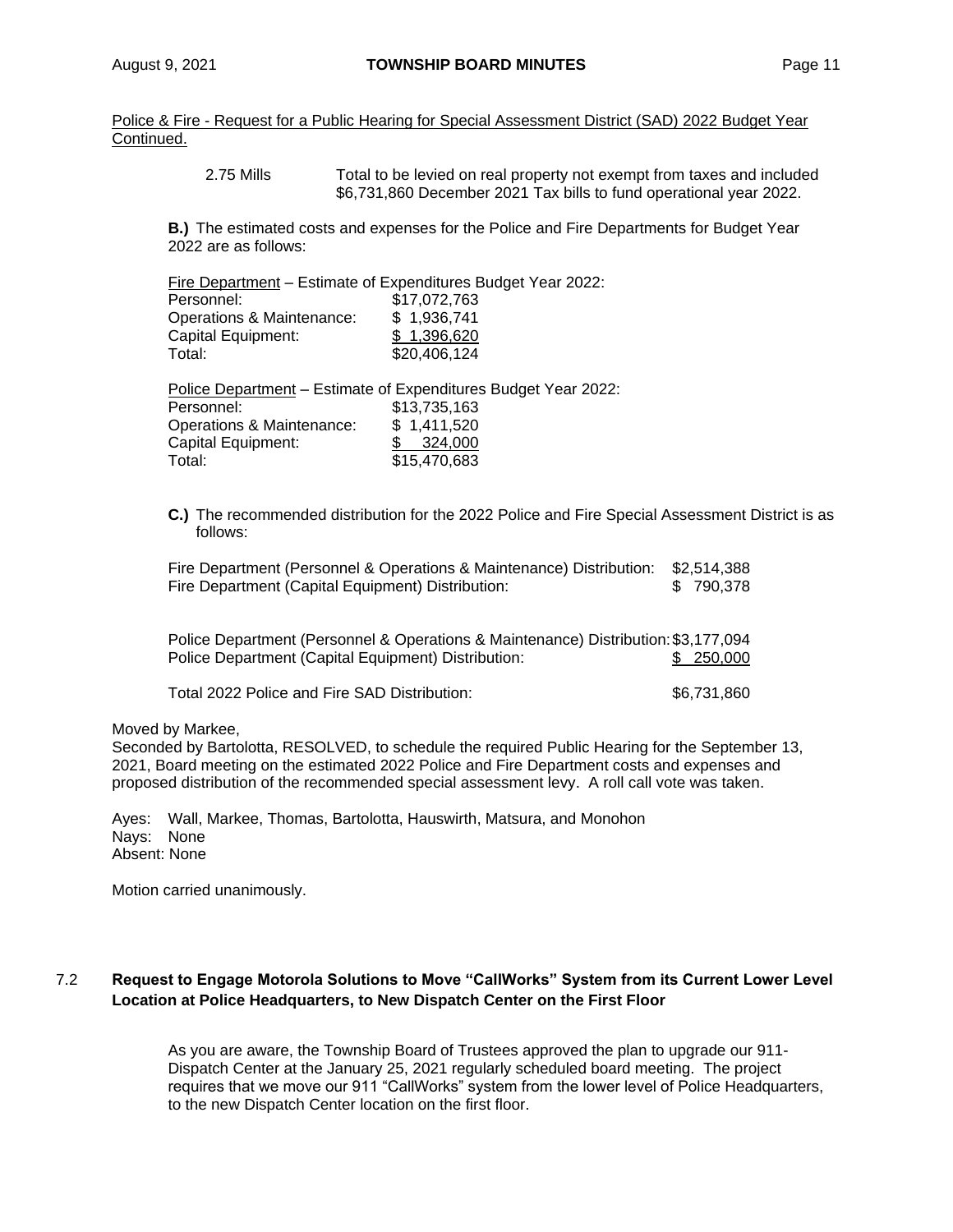Request to Engage Motorola Solutions to Move "CallWorks" System from its Current Lower Level Location at Police Headquarters, to New Dispatch Center on the First Floor Continued.

"CallWorks" is the integrated hardware, software, and telephony technology that manages the receipt of 911 calls and works seamlessly to dispatch emergency responders with a simple and easy to use workflow. CallWorks allows us, as a public safety answering point, to accept calls from cell phone or landline, then map and prioritize those calls for faster response. This proprietary system is provided and maintained by Motorola Solutions.

Motorola Solutions has assessed the move and provided a quote in the amount of \$34,481.00 to complete this part of the project. This includes moving the entire system from its current location to the new location, re-installation, all labor and onsite work associated with the move, cabling and connectors, and a Motorola technician onsite during the move for testing, turn-up, and confirmation of appropriate operations.

Based on the information set forth above, we are requesting approval to engage Motorola Solutions as a sole source provider to complete this portion of our project, at the total cost of \$34,481.00. Funds for this expenditure are available in the restricted-use State drug forfeiture fund.

Thank you in advance for your consideration. Please do not hesitate to contact me if you have any questions or need additional information.

#### Moved by Markee,

Seconded by Thomas, RESOLVED, to approve the move for the "CallWorks" systems from the lower level location at the Police Headquarters, to the new Dispatch Center on the first floor in the amount of \$34,481.00 utilizing funds from the restricted-use State Drug Forfeiture fund. A roll call vote was taken.

Ayes: Wall, Markee, Thomas, Bartolotta, Hauswirth, Matsura, and Monohon Nays: None Absent: None

Motion carried unanimously.

#### 7.3 **Michigan Indigent Defense Commission Fiscal Year 2022 Grant Contract**

The following memo was received from Ashley Johnson, Michigan Indigent Defense Commission Coordinator.

The Township of Waterford has been awarded a total authorized Budget of \$281,926.82 for the MIDC Fiscal Year (FY22), which runs October 1, 2021 to September 30, 2022. The State FY21 MIDC Grant Contribution is \$250,430.85; the Local Share Contribution is \$31,495.97. This grant contract only utilizes the funds provided under the grant.

At this time, formal approval of the MIDC FY22 Grant Contract and budget is sought. Attached to this memo is exhibit A, Fiscal Year 2022 Grant Contract.

The Court worked closely with the MIDC to derive the FY22 MIDC Budget, and the Court is satisfied the appropriation will meet indigent defense needs.

As such, the following resolution is respectfully recommended for the Township's consideration: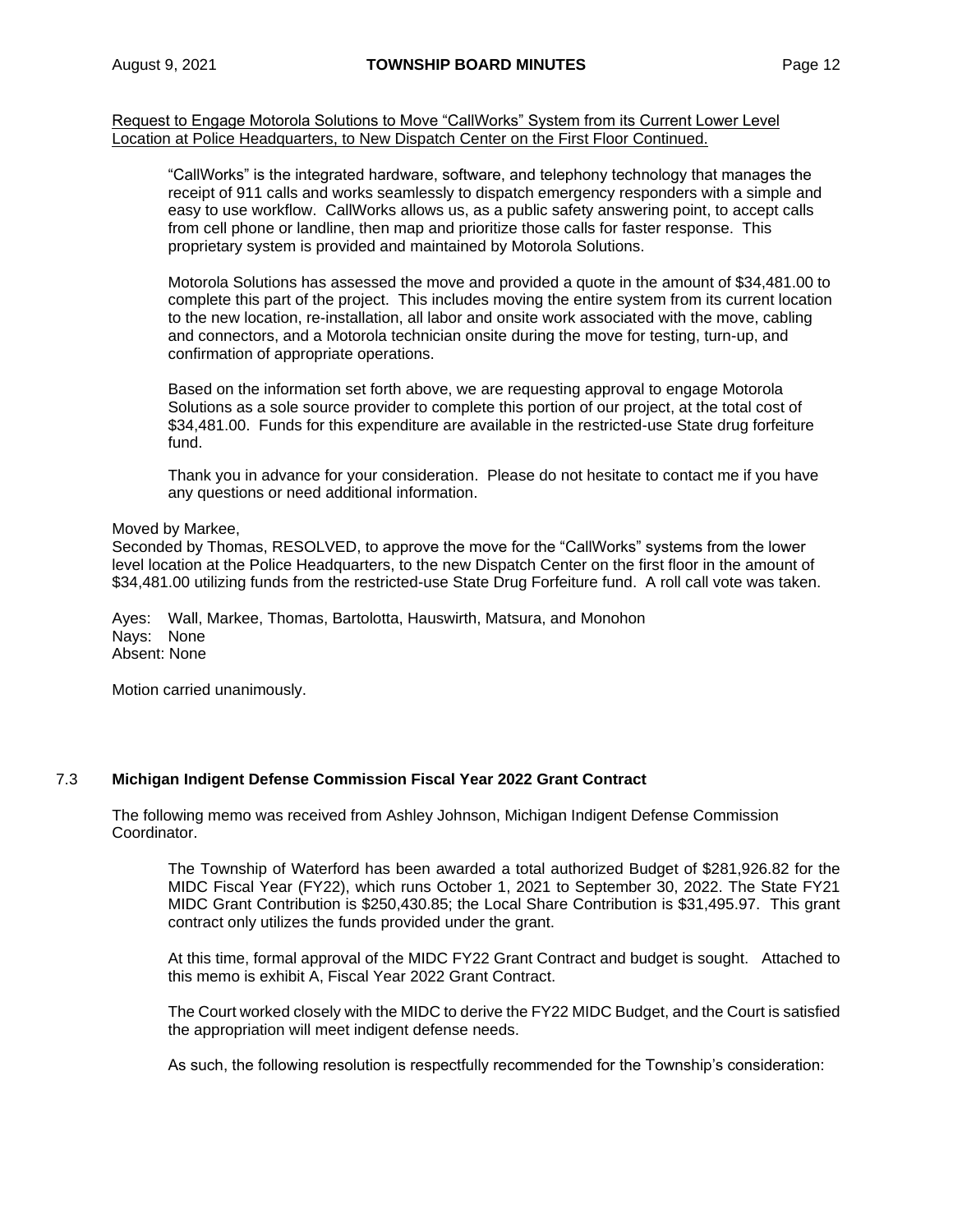Michigan Indigent Defense Commission Fiscal Year 2022 Grant Contract Continued.

WHEREAS, The Michigan Indigent Defense Commission (MIDC) has the Township of Waterford grant funding in the amount of \$250,430.85 for the period of October 1, 2021 through September 30, 2022. WHEREAS, The total program budget is \$281,926.82, which includes the required local share contribution by the Township of Waterford in the amount of \$31,495.97. WHEREAS, The FY2022 grant award is \$281,926.82, which is more than the previous year's award. WHEREAS, The award provides funding to the  $51<sup>st</sup>$  District Court for the purpose of continuing to bring indigent defense systems into compliance with the first four minimum indigent defense standards, MCL 780.993(6); and WHEREAS, The Michigan Indigent Defense Commission Act (MIDC Act), MCL 780.981, et al., requires local funding units to take over the delivery of indigent defense systems, MCL 780.983(g) and MCL 780.993(10) as specified in standards 1 – 5. WHEREAS, The Township of Waterford is the local funding unit for the  $51<sup>st</sup>$  District Court. WHEREAS, The MIDC Act requires the Township of Waterford to create an annual compliance plan and cost analysis required to deliver indigent defense services in compliance with the approved MIDC standards, MCL 780.993(3). WHEREAS, The MIDC Act requires the MIDC to appropriate funds and provide grant monies to local funding units for the costs in excess of the local share to continue to provide indigent defense services that comply with the minimum standards established by the MIDC, MCL 780.993(6). WHEREAS, The grant award funds the following position within  $51<sup>st</sup>$  District Court: one (1) MIDC Coordinator, one (1) Managed Assigned Counsel. WHEREAS, The grant agreement has completed the grant review process in accordance with Township of Waterford procedures. NOW, THEREFORE, BE IT RESOLVED, The Township of Waterford approves the MIDC FY 2021 Grant Contract with an authorized total budget of \$281,926.82.

Moved by Markee,

Seconded by Hauswirth, RESOLVED, to support the Michigan Indigent Defense Commission Fiscal Year 2022 Grant Contract with Waterford's portion being \$31,495.97. A roll call vote was taken.

Ayes: Wall, Markee, Thomas, Bartolotta, Hauswirth, Matsura, and Monohon Nays: None Absent: None

Motion carried unanimously.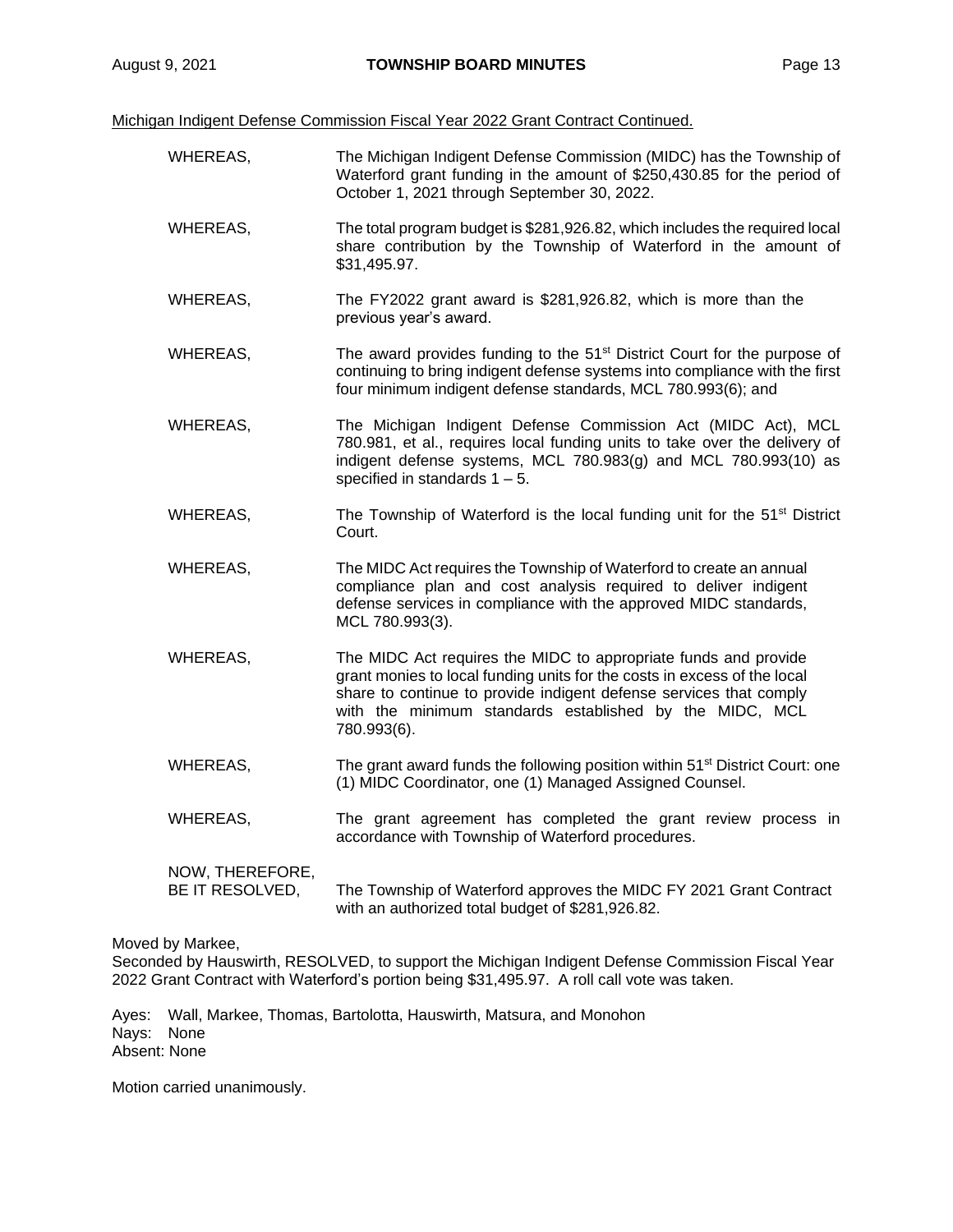## 7.4 **Proclamation in Support of Hope for the Day's 2021 National Suicide Prevention + Action Month**

Treasurer Thomas read the following Proclamation.

#### CHARTER TOWNSHIP OF WATERFORD HOPE FOR THE DAY'S 2021 NATIONAL SUICIDE PREVENTION + ACTION MONTH PROCLAMATION

**WHEREAS;** September is known globally as "Suicide Prevention Month", the National Suicide Prevention + Action Month Proclamation was created to raise the visibility of the mental health resources and suicide prevention services available in our community. The goal is to start the conversation about mental health and the impact of suicide to help destigmatize the conversation and help connect people with the appropriate support services; and

**WHEREAS;** According to the American Foundation for Suicide Prevention (AFSP), Suicide is the 10<sup>th</sup> leading cause of death among adults, and the  $2<sup>nd</sup>$  leading cause of death among individuals between the ages of 10 and 34 in the US; and

**WHEREAS;** more than 48,000 people died by suicide across the United States in 2018, with an average of 132 suicides completed daily; and

**WHEREAS;** each and every suicide directly impacts a minimum of 100 additional people, including family, friends, co-workers, neighbors, and community members; and

**WHEREAS;** Waterford Township places its full support behind those who work in the fields of mental health, education, and law enforcement; and

**WHEREAS;** global organizations like Hope For The Day (HFTD) and our local mental health partners serve on the front lines of a war that many still refuse to discuss, as stigma regarding suicide and mental health issues is far too prevalent; and

**WHEREAS,** we encourage all residents to take the time to understand the importance of mental health education and recognize that taking care of ourselves and others includes taking care of mental health. Find help at [www.hftd.org](http://www.hftd.org/) or call 1-800-273-TALK (8255).

**NOW, THEREFORE,** be it resolved that the Waterford Township Board of Trustees does hereby proclaim the month of September 2021, as National Suicide Prevention + Action Month in Waterford Township.

> Kimberly F. Markee Clerk, Charter Township of Waterford

\_\_\_\_\_\_\_\_\_\_\_\_\_\_\_\_\_\_\_\_\_\_\_\_\_\_\_\_\_\_\_\_\_\_\_\_\_\_\_\_\_\_

Moved by Markee, Seconded by Bartolotta, RESOLVED, to accept the Proclamation for the Hope for the Day's 2021 National Suicide Prevention + Action Month. A roll call vote was taken.

Ayes: Wall, Markee, Thomas, Bartolotta, Hauswirth, Matsura, and Monohon Nays: None Absent: None

Motion carried unanimously.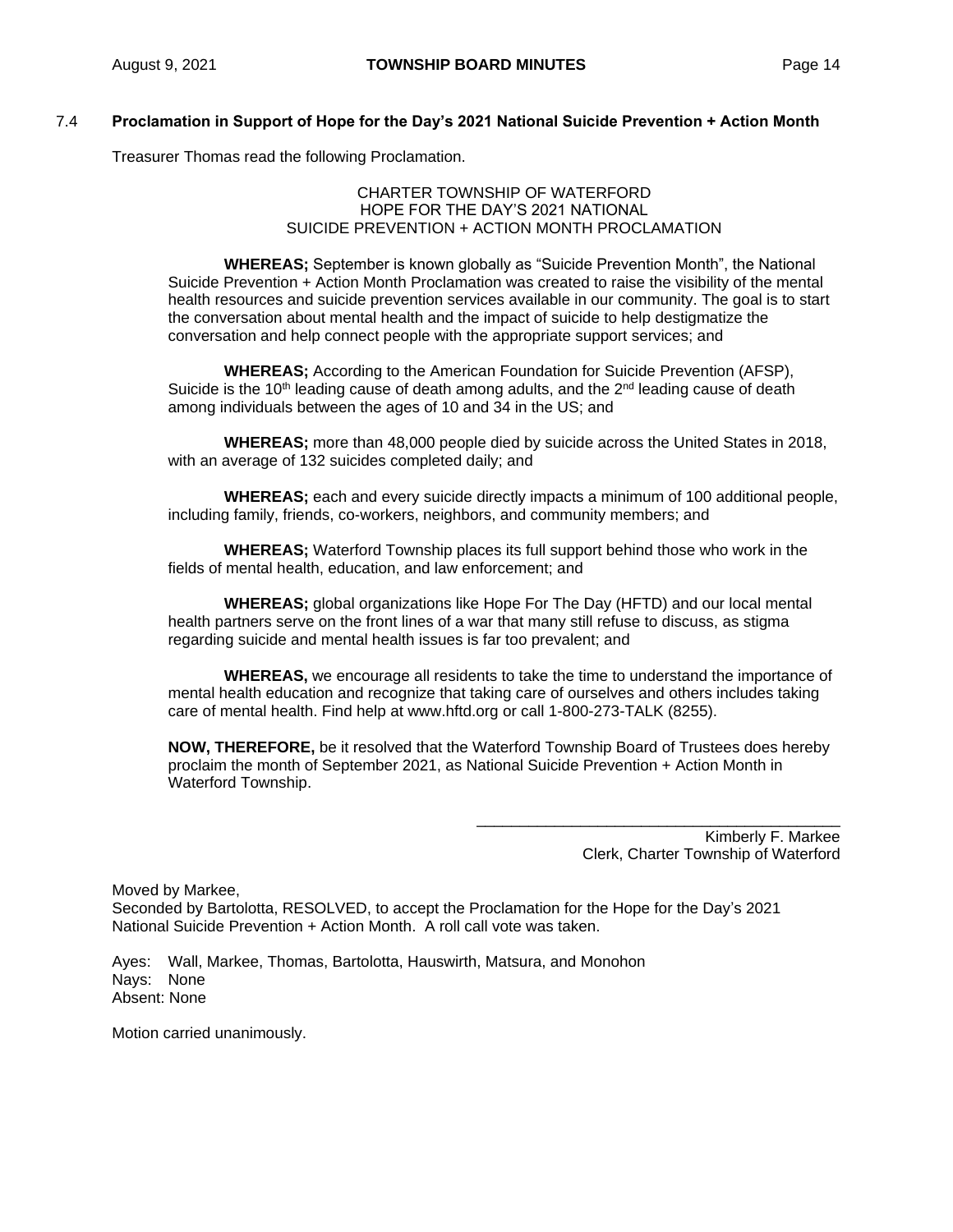### **7.5 Public Comments**

No one addressed the Board of Trustees.

#### **8. Closed Session**

8.1 Possible Closed Session to Consider Confidential Attorney-Client privileged to discuss Other Post-Employment Benefits (OPEB)

Moved by Bartolotta, Seconded by Markee, RESOLVED, to enter into Closed Session to Consider Confidential Attorney-Client Discussion privileged to discuss Other Post-Employment Benefits (OPEB).

Supervisor Wall stated the Township Attorney, Budget Director Derek Diederich, Assistant Budget Director Barb Miller, and Human Resources Director Mark Similar will attend the closed session meeting. Furthermore, the Board will not be voting when they return from Closed Session.

A roll call vote was taken.

Ayes: Wall, Markee, Thomas, Bartolotta, Hauswirth, Matsura, and Monohon Nays: None Absent: None

Motion carried unanimously.

The Board entered into closed session at 6:39 p.m.

The Board returned from closed session at 7:48 p.m.

#### **ADJOURNMENT**

Moved by Markee, Seconded by Monohon, RESOLVED, to adjourn the meeting at 7:49 p.m. A roll call vote was taken.

Ayes: Wall, Markee, Thomas, Bartolotta, Hauswirth, Matsura, and Monohon Nays: None Absent: None

Motion carried unanimously.

Kim Markee, Clerk

Gary Wall, Supervisor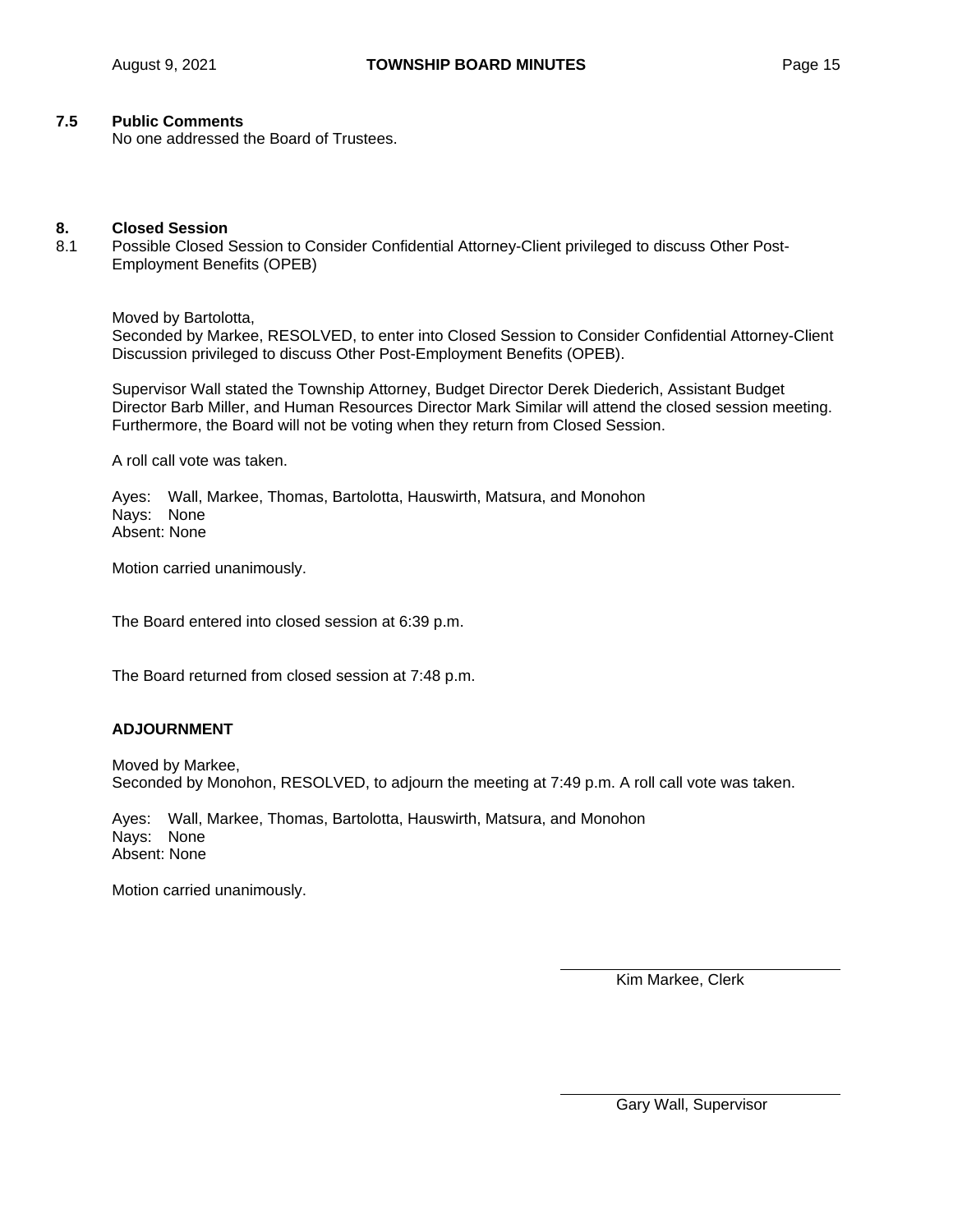WATERFORD TOWNSHIP 08/04/2021 11:19 llievois AP CHECK RECONCILIATION REGISTER

VENDOR NAME

CHECK # CHECK DATE TYPE

#### FOR: Uncleared

 $\begin{tabular}{lllll} \bf CLEARED & \bf BATCH & \bf CLEAR & \bf DATE \end{tabular}$ 

|                                           |  | 296061 08/09/2021 PRINTED 011730 ARROW PRINTING            | 579.75     |  |
|-------------------------------------------|--|------------------------------------------------------------|------------|--|
|                                           |  | 296062 08/09/2021 PRINTED 013181 ADLERS TOWING             | 450.00     |  |
|                                           |  | 296063 08/09/2021 PRINTED 013377 AIR CENTER INC            | 4,170.70   |  |
|                                           |  | 296064 08/09/2021 PRINTED 013474 ALL STAR AWARDS           | 76.00      |  |
|                                           |  | 296065 08/09/2021 PRINTED 013537 SCHMIDT, ISGRIGG, ANDERSO | 1,088.04   |  |
|                                           |  | 296066 08/09/2021 PRINTED 013665 APOLLO FIRE EQUIPMENT CO  | 362.63     |  |
|                                           |  | 296067 08/09/2021 PRINTED 013666 APOLLO FIRE APPARATUS     | 700.00     |  |
|                                           |  | 296068 08/09/2021 PRINTED 013685 APPLIED IMAGING           | 793.08     |  |
|                                           |  | 296069 08/09/2021 PRINTED 013764 SANDRA ASPINALL           | 512.68     |  |
|                                           |  | 296070 08/09/2021 PRINTED 014472 ALPHA DIRECTIONAL BORING  | 6,000.00   |  |
|                                           |  | 296071 08/09/2021 PRINTED 021003 B&B MAINTENANCE SERVICES  | 750.00     |  |
|                                           |  | 296072 08/09/2021 PRINTED 021079 BAKER & TAYLOR BOOKS      | 3,107.79   |  |
|                                           |  | 296073 08/09/2021 PRINTED 021092 BS&A SOFTWARE             | 618.00     |  |
|                                           |  | 296074 08/09/2021 PRINTED 023016 BATTERIES PLUS            | 372.88     |  |
|                                           |  | 296075 08/09/2021 PRINTED 023125 BAKER TILLY MUNICIPAL ADV | 750.00     |  |
|                                           |  | 296076 08/09/2021 PRINTED 023460 BLACKSTONE PUBLISHING     | 82.68      |  |
|                                           |  | 296077 08/09/2021 PRINTED 023732 BRENDEL'S SEPTIC TANK SER | 6,146.06   |  |
|                                           |  | 296078 08/09/2021 PRINTED 030148 PATRICK ALLSTEADT         | 100.00     |  |
|                                           |  | 296079 08/09/2021 PRINTED 030221 RICHARD CATROW            | 100.00     |  |
|                                           |  | 296080 08/09/2021 PRINTED 030222 KRASSIMIR GROZEV          | 100.00     |  |
|                                           |  | 296081 08/09/2021 PRINTED 030223 MICHAEL WAARA             | 100.00     |  |
|                                           |  | 296082 08/09/2021 PRINTED 030224 MOSHER AND ASSOC          | 100.00     |  |
|                                           |  | 296083 08/09/2021 PRINTED 031547 MGE CARPENTRY             | 100.00     |  |
|                                           |  | 296084 08/09/2021 PRINTED 032172 RENOVATION BY DESIGN LLC  | 100.00     |  |
|                                           |  | 296085 08/09/2021 PRINTED 041192 CDW GOVERNMENT INC        | 897.85     |  |
| 296086 08/09/2021 PRINTED 041222 CCLS INC |  |                                                            | 110.00     |  |
|                                           |  | 296087 08/09/2021 PRINTED 041460 CLYDES FRAME & WHEEL SERV | 5,498.61   |  |
|                                           |  | 296088 08/09/2021 PRINTED 041495 CMP DISTRIBUTORS INC      | 194.95     |  |
|                                           |  | 296089 08/09/2021 PRINTED 043202 CENTER POINT LARGE PRINT  | 31.41      |  |
|                                           |  | 296090 08/09/2021 PRINTED 043381 CITY OF PONTIAC           | 2,020.19   |  |
|                                           |  | 296091 08/09/2021 PRINTED 044062 CONTROLNET, LLC           | 6,945.00   |  |
|                                           |  | 296092 08/09/2021 PRINTED 051237 DE-CAL, INC               | 29,840.00  |  |
|                                           |  | 296093 08/09/2021 PRINTED 051445 DLZ MICHIGAN, INC         | 9,921.50   |  |
|                                           |  | 296094 08/09/2021 PRINTED 051847 DABERKO, LLC              | 1,029.00   |  |
|                                           |  | 296095 08/09/2021 PRINTED 053224 DELL COMPUTER CORP        | 320.57     |  |
|                                           |  | 296096 08/09/2021 PRINTED 053389 LUNGHAMER GMC INC         | 729.08     |  |
|                                           |  | 296097 08/09/2021 PRINTED 053406 DIXON ENGINEERING INC     | 1,050.00   |  |
|                                           |  | 296098 08/09/2021 PRINTED 053856 DUMMIES UNLIMITED         | 3,923.00   |  |
|                                           |  | 296099 08/09/2021 PRINTED 053867 DUBOIS CHEMICALS INC      | 350.00     |  |
|                                           |  | 296100 08/09/2021 PRINTED 063021 EASTERN OIL CO            | 714.87     |  |
|                                           |  | 296101 08/09/2021 PRINTED 063363 ELENIS CONTRACTING LLC    | 164,082.12 |  |
|                                           |  | 296102 08/09/2021 PRINTED 063364 BRYAN EFTINK              | 3,000.00   |  |
|                                           |  | 296103 08/09/2021 PRINTED 063476 ELECTROCOMM-MICHIGAN, INC | 130.00     |  |
|                                           |  | 296104 08/09/2021 PRINTED 064008 ELECTRONIC MONITORING SYS | 161.50     |  |
|                                           |  | 296105 08/09/2021 PRINTED 083624 FOUR SEASONS PAINTING AND | 7,980.00   |  |
|                                           |  | 296106 08/09/2021 PRINTED 083836 KENNETH E FUERST          | 60.00      |  |
|                                           |  | 296107 08/09/2021 PRINTED 091835 GUNNERS METERS & PARTS IN | 2,095.25   |  |
|                                           |  | 296108 08/09/2021 PRINTED 093025 CENGAGE LEARNING INC/GALE | 251.16     |  |
|                                           |  | 296109 08/09/2021 PRINTED 093451 GLOBAL OFFICE SOLUTIONS   | 2,087.97   |  |
|                                           |  | 296110 08/09/2021 PRINTED 093565 GOODYEAR AUTO SERV CTR    | 1,168.00   |  |
|                                           |  | 296111 08/09/2021 PRINTED 093594 GOOSE BUSTERS             | 227.50     |  |
| 296112 08/09/2021 PRINTED 093705 GRAINGER |  |                                                            | 807.62     |  |

 $\hat{\boldsymbol{\beta}}$ 

UNCLEARED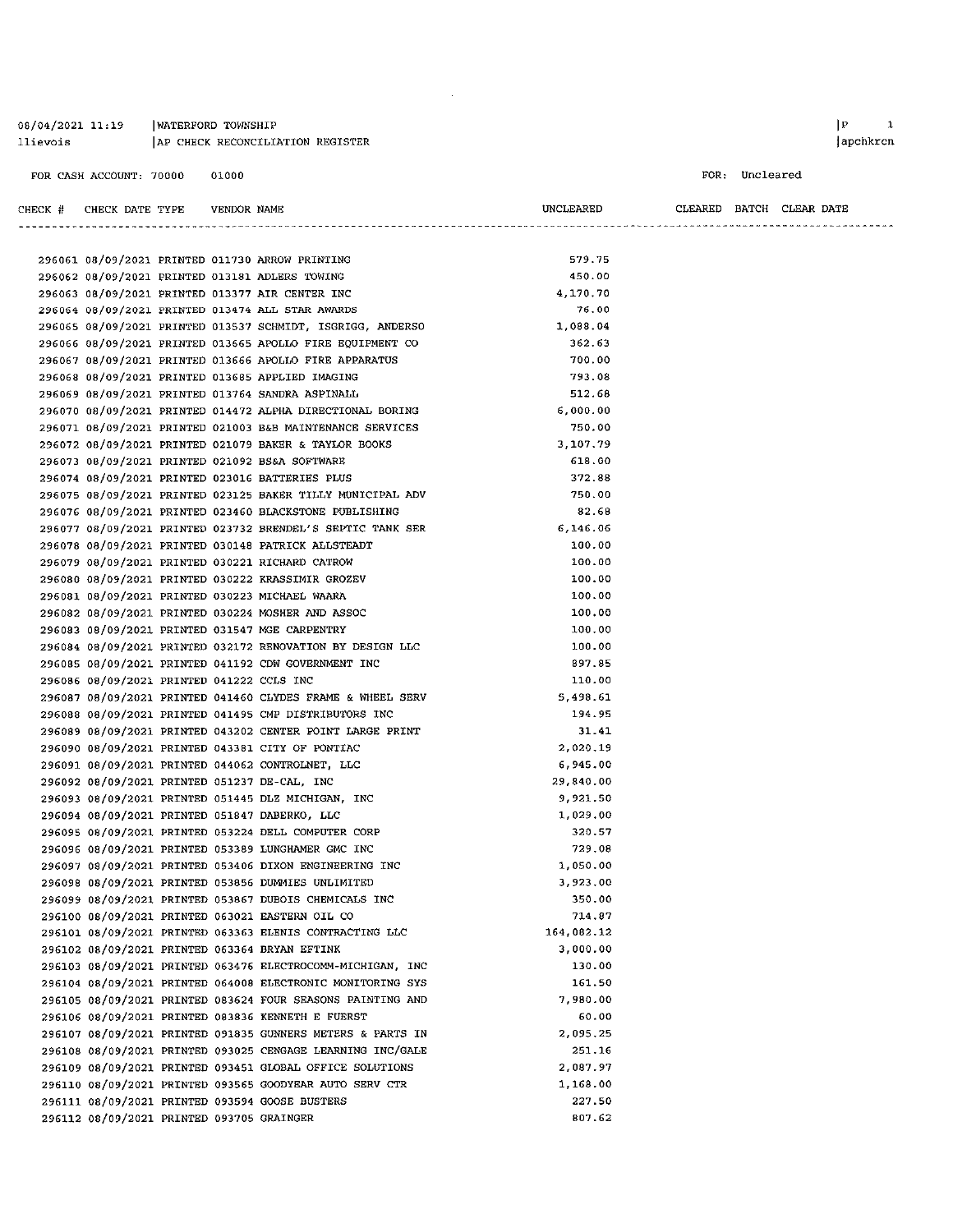#### 08/04/2021 11:19 | WATERFORD TOWNSHIP AP CHECK RECONCILIATION REGISTER llievois

#### FOR CASH ACCOUNT: 70000 01000

Į,

 $\begin{array}{ccc} \mid \texttt{P} & \texttt{2} \end{array}$ apchkrcn

#### FOR: Uncleared

CHECK  $#$  CHECK DATE TYPE VENDOR NAME 

| <b>UNCLEARE</b> |  |
|-----------------|--|
|                 |  |
|                 |  |
|                 |  |

 $\begin{minipage}{0.9\linewidth} \textbf{URARED} & \textbf{BATCH} & \textbf{CLEAR} & \textbf{DATE} \end{minipage}$ 

|                                             |  |                                                                                                               | 2,059.38   |
|---------------------------------------------|--|---------------------------------------------------------------------------------------------------------------|------------|
|                                             |  | 296113 08/09/2021 PRINTED 093791 GRAPHIC WIZARD LLC, THE                                                      | 16,448.00  |
|                                             |  | 296114 08/09/2021 PRINTED 093823 GREEN MEADOWS LAWNSCAPE,                                                     | 7,132.00   |
| 296115 08/09/2021 PRINTED 101950 HYDRO CORP |  |                                                                                                               | 513.97     |
| 296116 08/09/2021 PRINTED 103023 HESCO      |  |                                                                                                               | 168.56     |
|                                             |  | 296117 08/09/2021 PRINTED 103031 HALT FIRE INC                                                                | 27,892.50  |
|                                             |  | 296118 08/09/2021 PRINTED 103059 HARTWELL CEMENT CO                                                           | 24.90      |
|                                             |  | 296119 08/09/2021 PRINTED 103639 HOLMES CUSTOM                                                                | 5,442.31   |
|                                             |  | 296120 08/09/2021 PRINTED 103841 HUTCHINSONS ELECTRIC INC                                                     | 217.39     |
|                                             |  | 296121 08/09/2021 PRINTED 113542 INGRAM LIBRARY SERVICES                                                      | 520.60     |
|                                             |  | 296122 08/09/2021 PRINTED 121011 J&B MEDICAL SUPPLY                                                           | 1,250.00   |
|                                             |  | 296123 08/09/2021 PRINTED 123216 JET SEALCOATING                                                              | 25,144.00  |
|                                             |  | 296124 08/09/2021 PRINTED 123606 ROSATI, SCHULTZ, JOPPICH                                                     | 200.00     |
|                                             |  | 296125 08/09/2021 PRINTED 153068 OSCAR W LARSON CO                                                            | 215.00     |
|                                             |  | 296126 08/09/2021 PRINTED 153240 LESLIE TIRE                                                                  | 76.50      |
|                                             |  | 296127 08/09/2021 PRINTED 153840 JOE LUNGHAMER CHEVROLET                                                      | 437.27     |
|                                             |  | 296128 08/09/2021 PRINTED 161140 MCNABS HARDWARE                                                              | 973.00     |
| 296129 08/09/2021 PRINTED 161720 MOTOROLA   |  |                                                                                                               | 7,253.26   |
| 296130 08/09/2021 PRINTED 161790 MTA        |  |                                                                                                               | 340.00     |
|                                             |  | 296131 08/09/2021 PRINTED 163140 MANAGERPLUS SOLUTIONS, LP                                                    | 6,901.00   |
|                                             |  | 296132 08/09/2021 PRINTED 163423 MACALLISTER RENTALS                                                          | 6,009.48   |
|                                             |  | 296133 08/09/2021 PRINTED 163447 STATE OF MICHIGAN                                                            | 2,045.03   |
|                                             |  | 296134 08/09/2021 PRINTED 163476 MIDWEST TAPE<br>296135 08/09/2021 PRINTED 163489 MILLER'S AUTO WASH          | 142.00     |
|                                             |  | 296136 08/09/2021 PRINTED 163508 FERGUSON WATERWORKS #3386                                                    | 7,500.36   |
|                                             |  |                                                                                                               | 735.00     |
|                                             |  | 296137 08/09/2021 PRINTED 183021 NATIONAL TRAILS<br>296138 08/09/2021 PRINTED 183952 NYE UNIFORM COMPANY      | 545.81     |
|                                             |  | 296139 08/09/2021 PRINTED 193293 OGLETREE, DEAKINS, NASH, SMO                                                 | 283.50     |
|                                             |  |                                                                                                               | 2,691.40   |
|                                             |  | 296140 08/09/2021 PRINTED 193882 OVERDRIVE, INC.<br>296141 08/09/2021 PRINTED 204040 OAKLAND COUNTY TREASURER | 255.72     |
|                                             |  | 296142 08/09/2021 PRINTED 204040 OAKLAND COUNTY TREASURER                                                     | 1,862.50   |
|                                             |  | 296143 08/09/2021 PRINTED 204040 OAKLAND COUNTY TREASURER                                                     | 16,332.25  |
|                                             |  | 296144 08/09/2021 PRINTED 204520 OAKLAND FAMILY SERVICES                                                      | 300.00     |
|                                             |  | 296145 08/09/2021 PRINTED 204665 OAKLAND COUNTY TREASURER                                                     | 763,743.58 |
|                                             |  | 296146 08/09/2021 PRINTED 204860 ROAD COMMISSION FOR                                                          | 1,600.08   |
|                                             |  | 296147 08/09/2021 PRINTED 213251 LAURA PETRUSHA                                                               | 60.00      |
|                                             |  | 296148 08/09/2021 PRINTED 213395 BOB PIGGOT                                                                   | 60.00      |
|                                             |  | 296149 08/09/2021 PRINTED 213566 COFFEE BREAK INC                                                             | 34.25      |
|                                             |  | 296150 08/09/2021 PRINTED 213582 JIM POWERS                                                                   | 60.00      |
|                                             |  | 296151 08/09/2021 PRINTED 213737 PRIORITY ONE EMERGENCY                                                       | 7,709.74   |
|                                             |  | 296152 08/09/2021 PRINTED 214001 PYTEL VETERINARY CLINIC                                                      | 130.50     |
|                                             |  | 296153 08/09/2021 PRINTED 233839 QUALITY FIRST AID AND SAF                                                    | 80.22      |
|                                             |  | 296154 08/09/2021 PRINTED 241008 RKA PETROLEUM COMPANIES,                                                     | 17,378.50  |
|                                             |  | 296155 08/09/2021 PRINTED 243664 ROSE PEST SOLUTIONS                                                          | 48.00      |
|                                             |  | 296156 08/09/2021 PRINTED 251451 SLC METER LLC                                                                | 4.196.80   |
|                                             |  | 296157 08/09/2021 PRINTED 253160 SCRAMLIN FEEDS                                                               | 378.00     |
|                                             |  | 296158 08/09/2021 PRINTED 253512 SMART START MICHIGAN                                                         | 2,198.00   |
|                                             |  | 296159 08/09/2021 PRINTED 253954 SYMBOL ARTS                                                                  | 642.75     |
|                                             |  | 296160 08/09/2021 PRINTED 261102 TT TECHNOLOGIES INC                                                          | 114.49     |
|                                             |  | 296161 08/09/2021 PRINTED 263255 TESTAMERICA LABORATORIES                                                     | 298.80     |
|                                             |  | 296162 08/09/2021 PRINTED 273533 UNIFIRST CORP                                                                | 1,005.19   |
|                                             |  | 296163 08/09/2021 PRINTED 283243 AMERICAN MESSAGING                                                           | 153.50     |
|                                             |  | 296164 08/09/2021 PRINTED 283247 VESCO OIL CORP                                                               | 197.75     |
|                                             |  |                                                                                                               |            |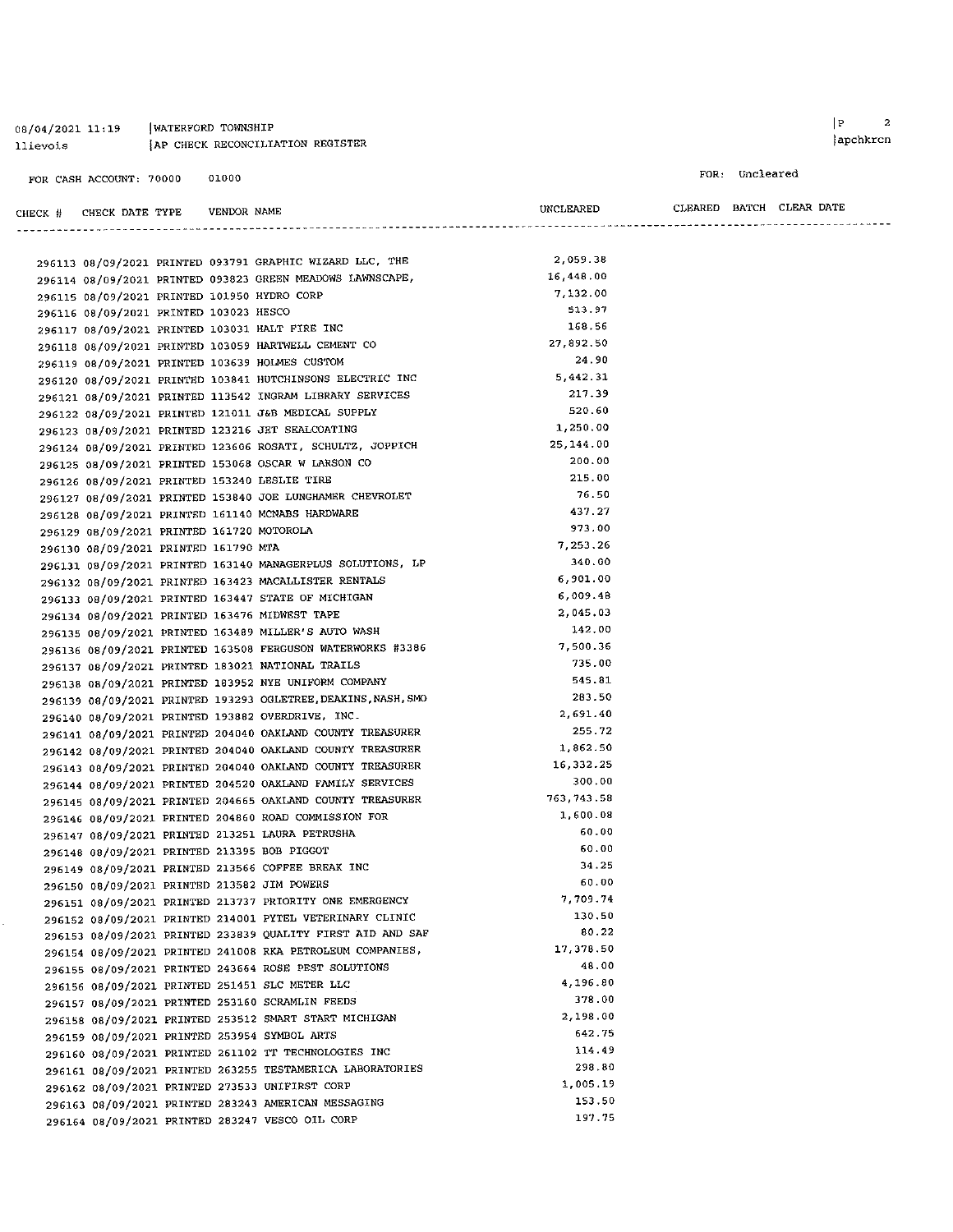| 08/04/2021 11:19<br>llievois                               | WATERFORD TOWNSHIP | AP CHECK RECONCILIATION REGISTER |                    |  |              |                          |           | p | 3<br> apchkrcn |
|------------------------------------------------------------|--------------------|----------------------------------|--------------------|--|--------------|--------------------------|-----------|---|----------------|
| FOR CASH ACCOUNT: 70000                                    | 01000              |                                  |                    |  |              | FOR :                    | Uncleared |   |                |
| CHECK DATE TYPE<br>CHECK #                                 |                    | VENDOR NAME                      |                    |  | UNCLEARED    | CLEARED BATCH CLEAR DATE |           |   |                |
|                                                            |                    |                                  |                    |  |              |                          |           |   |                |
| 296165 08/09/2021 PRINTED 291365 PRAXAIR DISTRIBUTION INC  |                    |                                  |                    |  | 40.39        |                          |           |   |                |
| 296166 08/09/2021 PRINTED 291365 PRAXAIR DISTRIBUTION INC  |                    |                                  |                    |  | 171.48       |                          |           |   |                |
| 296167 08/09/2021 PRINTED 291365 PRAXAIR DISTRIBUTION INC  |                    |                                  |                    |  | 235.67       |                          |           |   |                |
| 296168 08/09/2021 PRINTED 291365 PRAXAIR DISTRIBUTION INC  |                    |                                  |                    |  | 294.78       |                          |           |   |                |
| 296169 08/09/2021 PRINTED 293605 WORLDWIDE INTERPRETERS IN |                    |                                  |                    |  | 865.20       |                          |           |   |                |
| 296170 08/09/2021 PRINTED 343012 ZAX AUTO WASH             |                    |                                  |                    |  | 440.00       |                          |           |   |                |
| 296171 08/09/2021 PRINTED 500603 WASHINGTON ELEVATOR       |                    |                                  |                    |  | 429.20       |                          |           |   |                |
|                                                            |                    | 111 CHECKS                       | CASH ACCOUNT TOTAL |  | 1,217,367.00 | .00                      |           |   |                |

 $\begin{array}{ccc} \mid \mathbf{P} & \mid & 3 \\ \end{array}$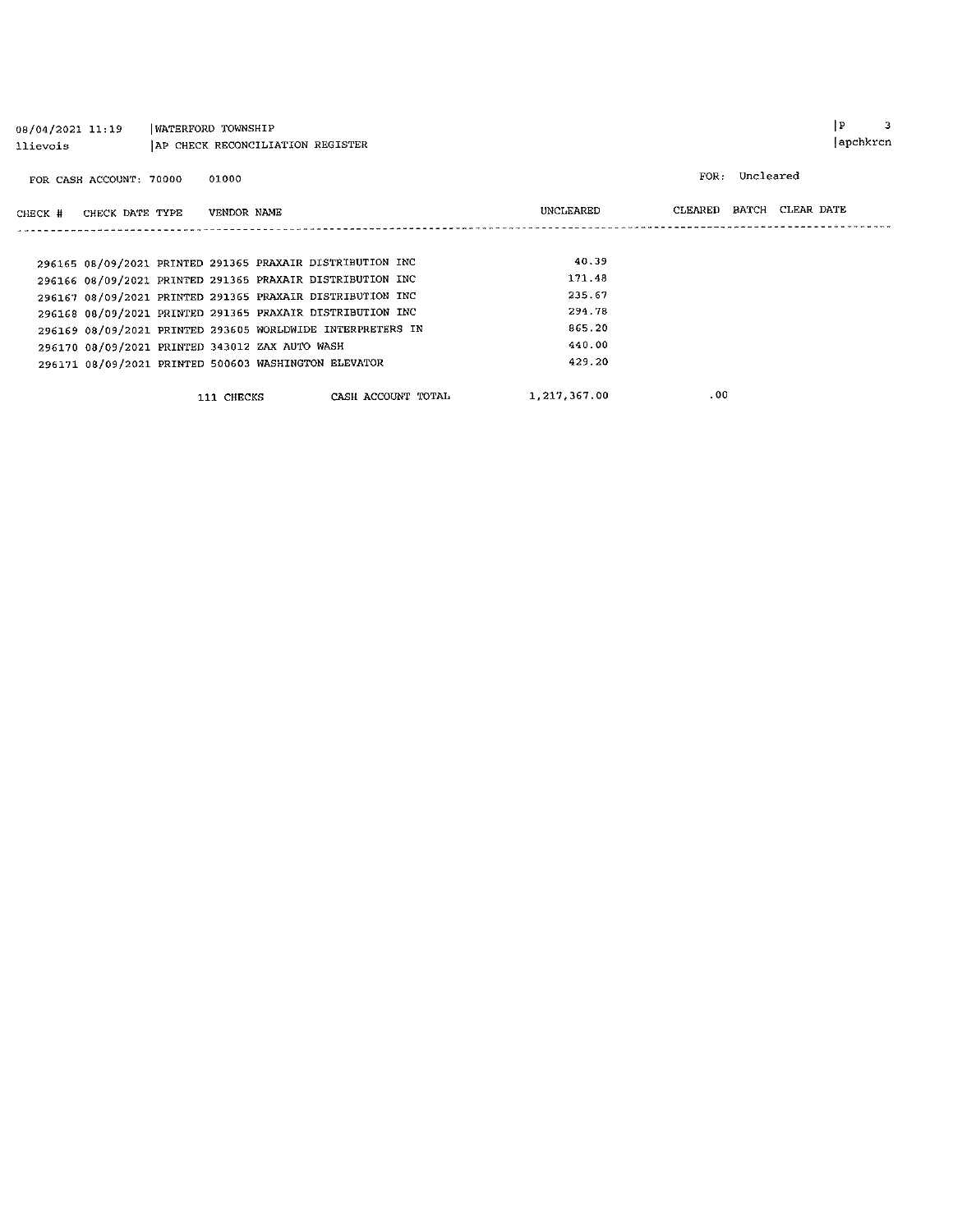Advance Checks Mailed<br>1/2021 11:19 IWATERFORD TOWNSHIP

UNCLEARED

#### 08/04/2021 11:19 | WATERFORD TOWNSHIP AP CHECK RECONCILIATION REGISTER llievois

VENDOR NAME

01000 FOR CASH ACCOUNT: 70000

CHECK # CHECK DATE TYPE

 $|P|$  $\mathbf 1$ apchkrcn

 $\ddotsc$ 

FOR: Uncleared

CLEARED BATCH CLEAR DATE

| 295977 07/27/2021 PRINTED 011790 AT&T                      | 1,431.51   |  |
|------------------------------------------------------------|------------|--|
| 295978 07/27/2021 PRINTED 011790 AT&T                      | 2,034.35   |  |
| 295979 07/27/2021 PRINTED 013685 APPLIED IMAGING           | 1,366.17   |  |
| 295980 07/27/2021 PRINTED 013886 AVON BEAUTY CENTER OF WAT | 1,199.00   |  |
| 295981 07/27/2021 PRINTED 021510 BLUE CROSS BLUE SHIELD    | 172,476.20 |  |
| 295982 07/27/2021 PRINTED 023488 BLUE CROSS BLUE SHIELD OF | 263,030.88 |  |
| 295983 07/27/2021 PRINTED 043364 AT&T MOBILITY             | 302.14     |  |
| 295984 07/27/2021 PRINTED 043582 COMPREHENSIVE RISK SERV I | 2,870.00   |  |
| 295985 07/27/2021 PRINTED 053253 DTE ENERGY                | 13,658.75  |  |
| 295986 07/27/2021 PRINTED 063004 EAGLE GRAPHICS AND DESIGN | 2,744.00   |  |
| 295987 07/27/2021 PRINTED 063012 EARLY EXPLORERS ACADEMY   | 4,900.00   |  |
| 295988 07/27/2021 PRINTED 073105 TERRI BRACALI             | 100.00     |  |
| 295989 07/27/2021 PRINTED 073280 FRANKLIN FISHER           | 43.50      |  |
| 295990 07/27/2021 PRINTED 073331 CHRISTINE L HACKNEY       | 200.00     |  |
| 295991 07/27/2021 PRINTED 073469 TIMOTHY KRAMER            | 75.25      |  |
| 295992 07/27/2021 PRINTED 073582 STEPHEN MEIER             | 130.50     |  |
| 295993 07/27/2021 PRINTED 073808 KYLE SAFFRON              | 43.50      |  |
| 295994 07/27/2021 PRINTED 073923 JUSTIN WESTLAKE           | 43.50      |  |
| 295995 07/27/2021 PRINTED 083466 FLEX ADMINISTRATORS INC   | 1,502.50   |  |
| 295996 07/27/2021 PRINTED 083624 FOUR SEASONS PAINTING AND | 2,300.00   |  |
| 295997 07/27/2021 PRINTED 093603 GORNO FORD                | 28,164.00  |  |
| 295998 07/27/2021 PRINTED 093823 GREEN MEADOWS LAWNSCAPE,  | 2,472.00   |  |
| 295999 07/27/2021 PRINTED 093842 RON GUISEPPE              | 120.00     |  |
| 296000 07/27/2021 PRINTED 093863 GREAT LAKES WATER AUTHORI | 3,032.05   |  |
| 296001 07/27/2021 PRINTED 103018 DERWOOD HAINES JR         | 450.00     |  |
| 296002 07/27/2021 PRINTED 103584 JOHN H HOLMES             | 1,300.00   |  |
| 296003 07/27/2021 PRINTED 123585 CHARESA JOHNSON           | 425.00     |  |
| 296004 07/27/2021 PRINTED 143019 MARSHA KOSMATKA           | 725.00     |  |
| 296005 07/27/2021 PRINTED 143837 JASON KUCMIERZ            | 75.00      |  |
| 296006 07/27/2021 PRINTED 151078 LA CAFE & JAVA            | 1,380.00   |  |
| 296007 07/27/2021 PRINTED 153274 CAROLYN S LEONARD         | 120.00     |  |
| 296008 07/27/2021 PRINTED 161014 MI MUNICIPAL RISK MGMNT   | 24, 678.25 |  |
| 296009 07/27/2021 PRINTED 163139 DEBORAH H MCKELVY         | 300.00     |  |
| 296010 07/27/2021 PRINTED 163485 PAULETTE MICHEL LOFTIN    | 150.00     |  |
| 296011 07/27/2021 PRINTED 164387 MIKES CLEARWATER HARVESTI | 15,212.50  |  |
| 296012 07/27/2021 PRINTED 174870 STATE OF MICHIGAN         | 28,248.57  |  |
| 296013 07/27/2021 PRINTED 193456 DOUGLAS K OLIVER          | 225.00     |  |
| 296014 07/27/2021 PRINTED 193713 ORKIN, LLC                | 69.00      |  |
| 296015 07/27/2021 PRINTED 204040 OAKLAND COUNTY TREASURER  | 1,875.00   |  |
| 296016 07/27/2021 PRINTED 251035 SAMS CLUB DIRECT          | 48.84      |  |
| 296017 07/27/2021 PRINTED 253292 NOVOLEX SHIELDS, LLC      | 250.00     |  |
| 296018 07/27/2021 PRINTED 254851 STANDARD INSURANCE COMPAN | 6,332.52   |  |
| 296019 07/27/2021 PRINTED 263584 CHARLES TORNOW            | 120.00     |  |
| 296020 07/27/2021 PRINTED 271016 US BANK EQUIPMENT FINANCE | 1,741.11   |  |
| 296021 07/27/2021 PRINTED 273570 UNITED HEALTH CARE        | 85.41      |  |
| 296022 07/27/2021 PRINTED 500483 CSG FORTE PAYMENTS INC    | 1,094.00   |  |
| 296023 08/03/2021 PRINTED 011175 THE ADAMS GROUP           | 2,000.00   |  |
| 296024 08/03/2021 PRINTED 011730 ARROW PRINTING            | 470.86     |  |
| 296025 08/03/2021 PRINTED 011790 AT&T                      | 148.71     |  |
| 296026 08/03/2021 PRINTED 013850 AUTOMATION ALLEY          | 750.00     |  |
| 296027 08/03/2021 PRINTED 023068 K & Q LAW, PC             | 50.00      |  |
| 296028 08/03/2021 PRINTED 030195 KOPKE REMODELING AND DESI | 1,712.00   |  |